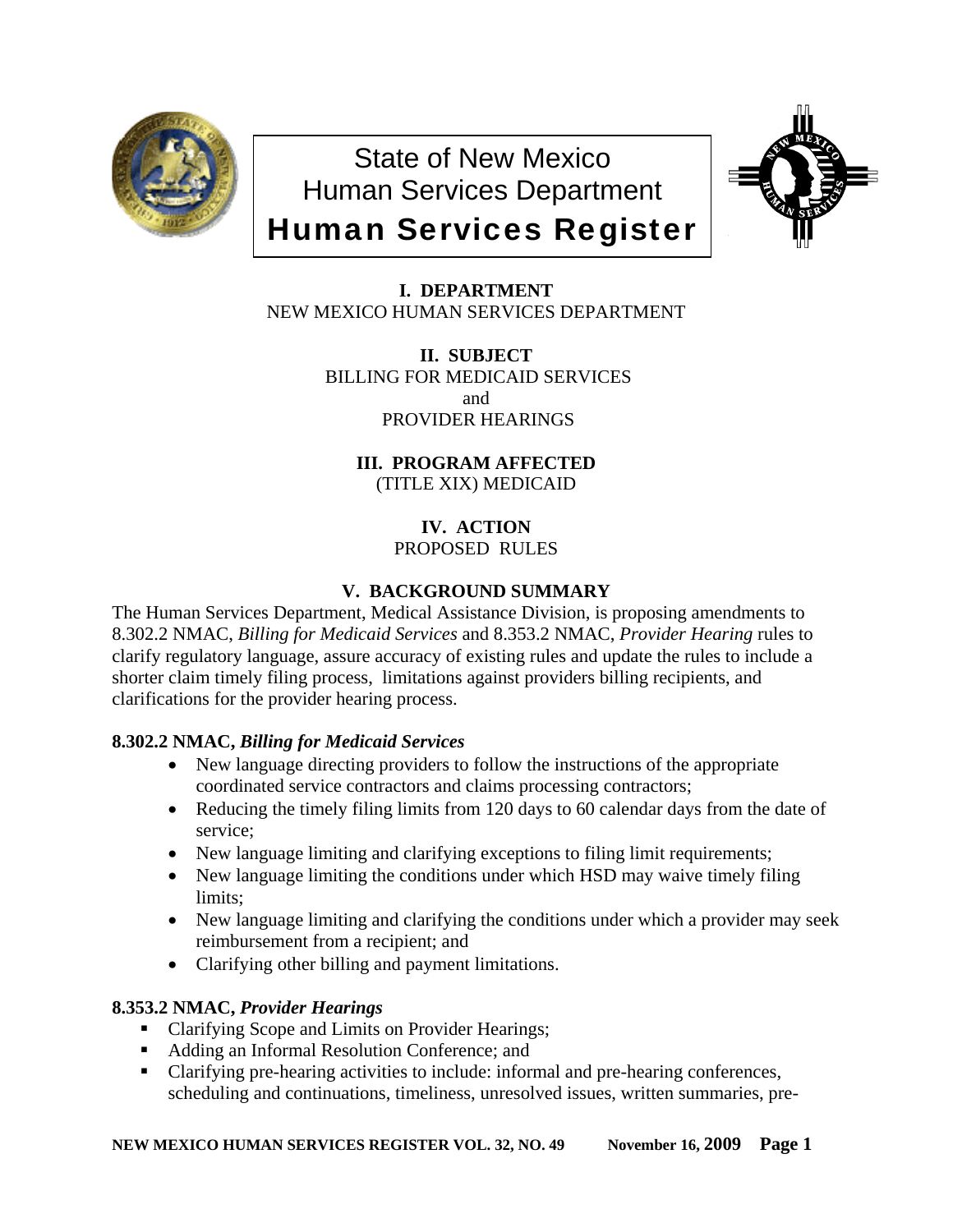conference orders, points of law, summary of evidence, evidence from HSD and providers, and additional evidence submission.

### VI. RULE

These proposed rule changes refer to 8.302.2 NMAC *Billing for Medicaid Services,* and 8.353.2 NMAC, *Provider Hearings,* of the Medical Assistance Program Policy Manual. This register and the proposed changes are available on the Medical Assistance Division web site at [www.hsd.state.nm.us/mad/registers.](http://www.hsd.state.nm.us/mad/registers) If you do not have Internet access, a copy of the regulations may be requested by contacting the Medical Assistance Division at 505-827-3156.

### **VII. EFFECTIVE DATE**

The Department proposes to implement these rules effective March 15, 2010.

## **VIII. PUBLIC HEARING**

A public hearing to receive testimony on these proposed regulations will be held at 9:00 a.m., on January 11, 2010, in the ASD Conference Room, Plaza San Miguel, 729 St. Michael's Drive, Santa Fe, New Mexico.

If you are a person with a disability and you require this information in an alternative format or require a special accommodation to participate in the public hearing, please contact the Division toll free at 1-888-997-2583 and ask for extension 7-3156. In Santa Fe call 827-3156. The Department's TDD system may be accessed toll-free at 1-800-659-8331 or in Santa Fe by calling 827-3184. The Department requests at least ten (10) days advance notice to provide requested alternative formats and special accommodations.

## **IX. ADDRESS**

Interested persons may address written or recorded comments to:

Kathryn Falls, Acting Secretary Human Services Department P.O. Box 2348 Santa Fe, New Mexico 87504-2348

These comments must be received no later than 5:00 p.m., on January 11, 2010. Written and recorded comments will be given the same consideration as oral comments made at the public hearing. Interested persons may also address comments via electronic mail to: [Magdalena.Romero@state.nm.us.](mailto:Magdalena.Romero@state.nm.us)

## **X. PUBLICATIONS**

Publication of these regulations approved by:

KATHRYN FALLS, ACTING SECRETARY HUMAN SERVICES DEPARTMENT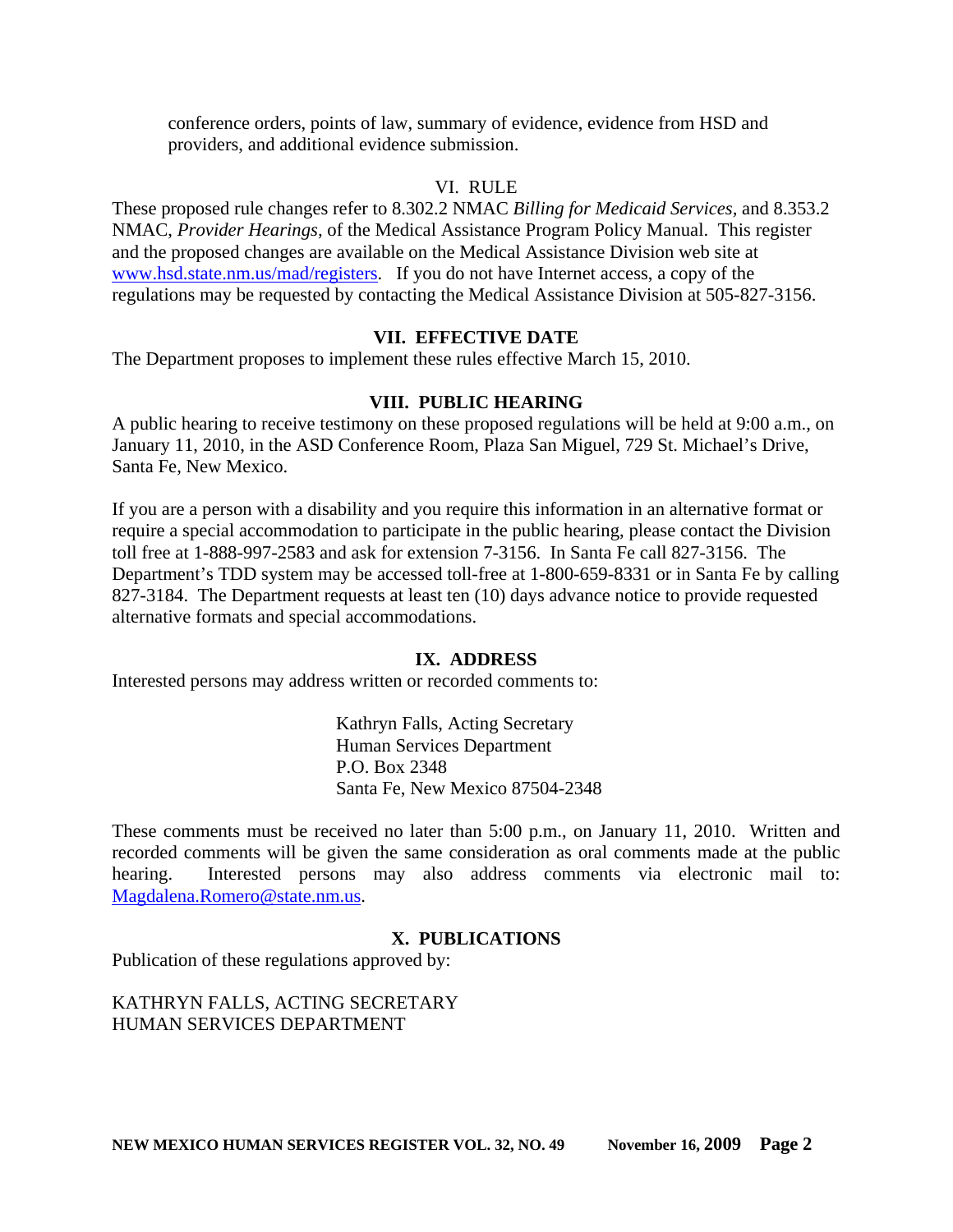#### **TITLE 8 SOCIAL SERVICES CHAPTER 302 MEDICAID GENERAL PROVIDER POLICIES PART 2 BILLING FOR MEDICAID SERVICES**

**8.302.2.1 ISSUING AGENCY:** New Mexico Human Services Department (HSD). [2/1/95; 8.302.2.1 NMAC - Rn, 8 NMAC 4.MAD.000.1, 5/1/04; A, 3/15/10]

**8.302.2.3 STATUTORY AUTHORITY:** The New Mexico medicaid program [is] and other health care programs are administered pursuant to regulations promulgated by the federal department of health and human services under Title XIX of the Social Security [Act, as amended and by the state human services department pursuant to state statute] Act as amended or by state statute. See Section 27-2-12 et seq. NMSA 1978 [(Repl. Pamp. 1991)].

[2/1/95; 8.302.2.3 NMAC - Rn, 8 NMAC 4.MAD.000.3, 5/1/04; A, 3/15/10]

**8.302.2.6 OBJECTIVE:** The objective of [these regulations] this rule is to provide [policies] instruction for the service portion of the New Mexico [medicaid program] medical assistance programs. [These policies describe eligible providers, covered services, noncovered services, utilization review, and provider reimbursement.] [2/1/95; 8.302.2.6 NMAC - Rn, 8 NMAC 4.MAD.000.6, 5/1/04; A, 3/15/10]

**8.302.2.8 MISSION STATEMENT:** [The mission of the New Mexico medical assistance division (MAD) is to maximize the health status of medicaid-eligible individuals by furnishing payment for quality health services at levels comparable to private health plans.] To reduce the impact of poverty on people living in New Mexico and to assure low income and disabled individuals in New Mexico equal participation in the life of their communities. [2/1/95; 8.302.2.8 NMAC - Rn, 8 NMAC 4.MAD.002, 5/1/04; A, 3/15/10]

**8.302.2.9 BILLING FOR MEDICAID SERVICES:** [Direct health care to New Mexico medicaid program (medicaid) eligible recipients is furnished by a variety of provider groups. The reimbursement and billing for these services is administered by the New Mexico medical assistance division (MAD) [NMSA 1978 Section 27- 1-3(G)(Repl. Pamp. 1991)]. [Once enrolled, providers receive and are responsible for the maintenance of a packet of information from MAD which includes program policies, billing instructions, utilization review instructions, and information on purchasing billing forms. This part describes general provider billing information, interest rate computation, and reimbursement methodologies. Specific reimbursement methodologies for a particular type of provider or service are listed in subsequent sections of this manual.] Health care for New Mexico MAD eligible recipients is furnished by a variety of providers and provider groups. The reimbursement and billing for these services is administered by MAD. Upon approval of a New Mexico MAD provider participation agreement by MAD or its designee, licensed practitioners, facilities and other providers of services that meet applicable requirements are eligible to be reimbursed for furnishing covered services to eligible recipients. A provider must be enrolled before submitting a claim for payment to the MAD claims processing contractors. MAD makes available on the HSD/MAD website, on other program-specific websites, or in hard copy format, information necessary to participate in health care programs administered by HSD or its authorized agents, including program rules, billing instruction, utilization review instructions, and other pertinent materials. When enrolled, a provider receives instruction on how to access these documents. It is the provider's responsibility to access these instructions, to understand the information provided and to comply with the requirements. The provider must contact HSD or its authorized agents to obtain answers to questions related to the material or not covered by the material. To be eligible for reimbursement, a provider must adhere to the provisions of the MAD provider participation agreement and all applicable statutes, regulations, billing instructions and executive orders. MAD or its selected claims processing contractor issues payments to a provider using electronic funds transfer (EFT) only. Providers must supply necessary information in order for payment to be made.

[2/1/95; 8.302.2.9 NMAC - Rn, 8 NMAC 4.MAD.702, 5/1/04; A, 3/15/10]

#### **8.302.2.10 BILLING INFORMATION:**

 [A. Some services in the medicaid program are managed by coordinated service contractors. Contracted services may include behavioral health services, dental services, transportation, pharmacy or other benefits as designated by the medical assistance division. The coordinated service contractor may be responsible for any or all aspects of program management, prior authorization, utilization review, claims processing, and issuance of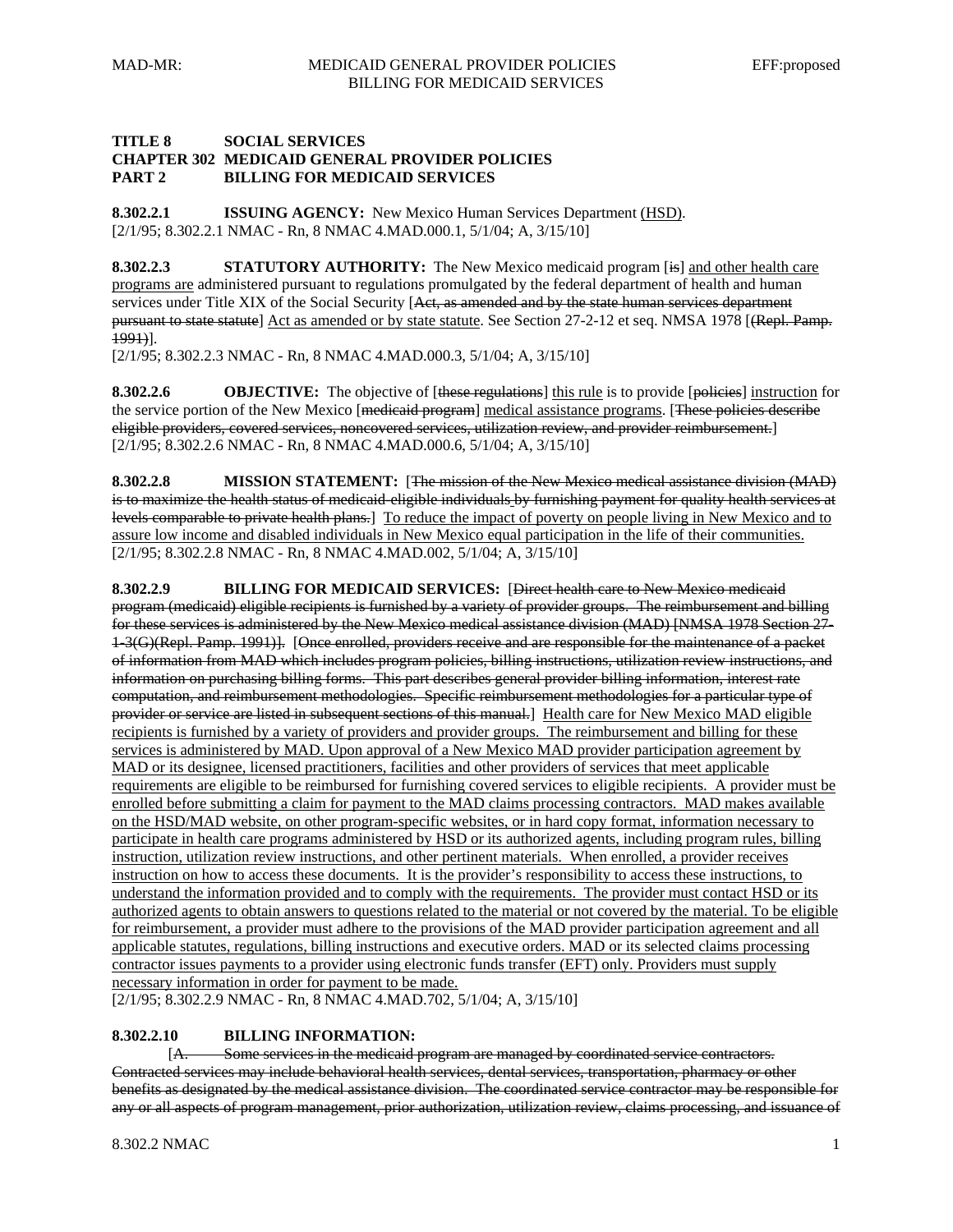remittance advices and payments. Providers must submit claims to the appropriate coordinated service contractors as directed by the medical assistance division.

B. The most currently approved HCFA-1500 form is used by professional service providers, such as physicians, independent laboratories, imaging providers or certified nurse practitioners to bill medicaid for services. C. The HCFA-UB 92 form is used by hospitals, home health agencies, and other institutional

providers for billing. The New Mexico turn around document (TAD) is used by nursing facilities, intermediate care facilities for the mentally retarded, and other residential providers to bill medicaid.

 (1) **Billing for referral services:** Servicing providers must submit all information necessary to bill medicaid within specified time limits, if their performance of direct health care services for a recipient is furnished at the request of another practitioner. Recipients and medicaid are not responsible for payment if servicing providers fail to get this information.

 (2) **Billing for other services:** Medicaid pays only providers or the following individuals or organizations for services:

 (a) government agencies or third parties with court orders, based on a valid provider payment assignment. See 42 CFR Section 447.10(d)(e); or

 (b) business agents, such as billing services or accounting firms, that furnish statements and receive payment in the name of the provider; the agent's compensation must be related to the cost of processing the claims and not related on a percentage or other basis to the amount that is billed or collected or dependent upon collection of the payment.

 (3) **Billing for individual practitioner services:** MAD may make payments to employers of individual practitioners, if the practitioners are required to turn over their fees to the employer as a condition of employment. See 42 CFR 447.10(g) (2)(3). MAD may make payments to a facility where services are furnished or to a foundation, plan, or similar organization operating as an organized health care delivery system, if the facility, foundation, plan, or organization is required by contract to submit claims for individual practitioners.

 (a) **Payment not allowed:** MAD does not pay for services furnished to recipients by providers which are made to or through factors, either directly or by power of attorney [42 CFR Section 447.10(h)]. A factor is an individual or an organization, such as a collection agency or service bureau.

 (b) **No reimbursement for the discharge day:** Institutional providers, such as nursing facilities, hospitals, and intermediate care facilities for the mentally retarded and providers of treatment foster care services are reimbursed for services furnished to eligible recipients on the day of admission but are not reimbursed for services furnished on day of discharge.]

 A. **Billing for services:** MAD only makes payment to a provider or to the following individuals or organizations for services:

 (1) a government agency or third party with a court order, based on a valid provider payment assignment. See 42 CFR Section 447.10(d)(e); or

 (2) a business agent, such as billing service or accounting firm that provides statements and receives payment in the name of the provider. The agent's compensation must be related to the cost of processing the claims and not based on a percentage of the amount that is billed or collected or dependent upon collection of the payment.

 B. **Billing for services from group practitioners or employers of practitioners:** MAD may make payments to a group practice and to an employer of an individual practitioner if the practitioner is required to turn over his fees to the employer as a condition of employment. See  $42$  CFR  $447.10(g)(2)(3)$ . MAD may make payments to a facility where the services are furnished or to a foundation, plan, or similar organization operating as an organized health care delivery system if the facility, foundation, plan, or organization is required by contract to submit claims for an individual practitioner.

 C. **Billing for referral services:** A referred provider must submit to the provider receiving the referral, specimen, image, or other record, all information necessary for the provider rendering the service to bill MAD within specified time limits. An eligible recipient or their personal representative or MAD is not responsible for payment if the provider rendering the service fails to obtain this information from the referring provider.

**D.** Hospital-based services: For services that are hospital based, the hospital must provide MAD recipient eligibility and billing information to providers of services within the hospital, including professional components, hospital emergency room physicians, hospital anesthesiologists, and other practitioners for whom the hospital performs admission, patient registration, or the patient intake process. An eligible recipient, their personal representative, or MAD is not responsible for payment if the hospital-based provider does not obtain this information from the hospital as necessary to bill MAD within the specified time limits.

**E. Coordinated service contractors:** Some MAD services are managed by a coordinated service contractor. Contracted services may include behavioral health services, dental services, physical health services,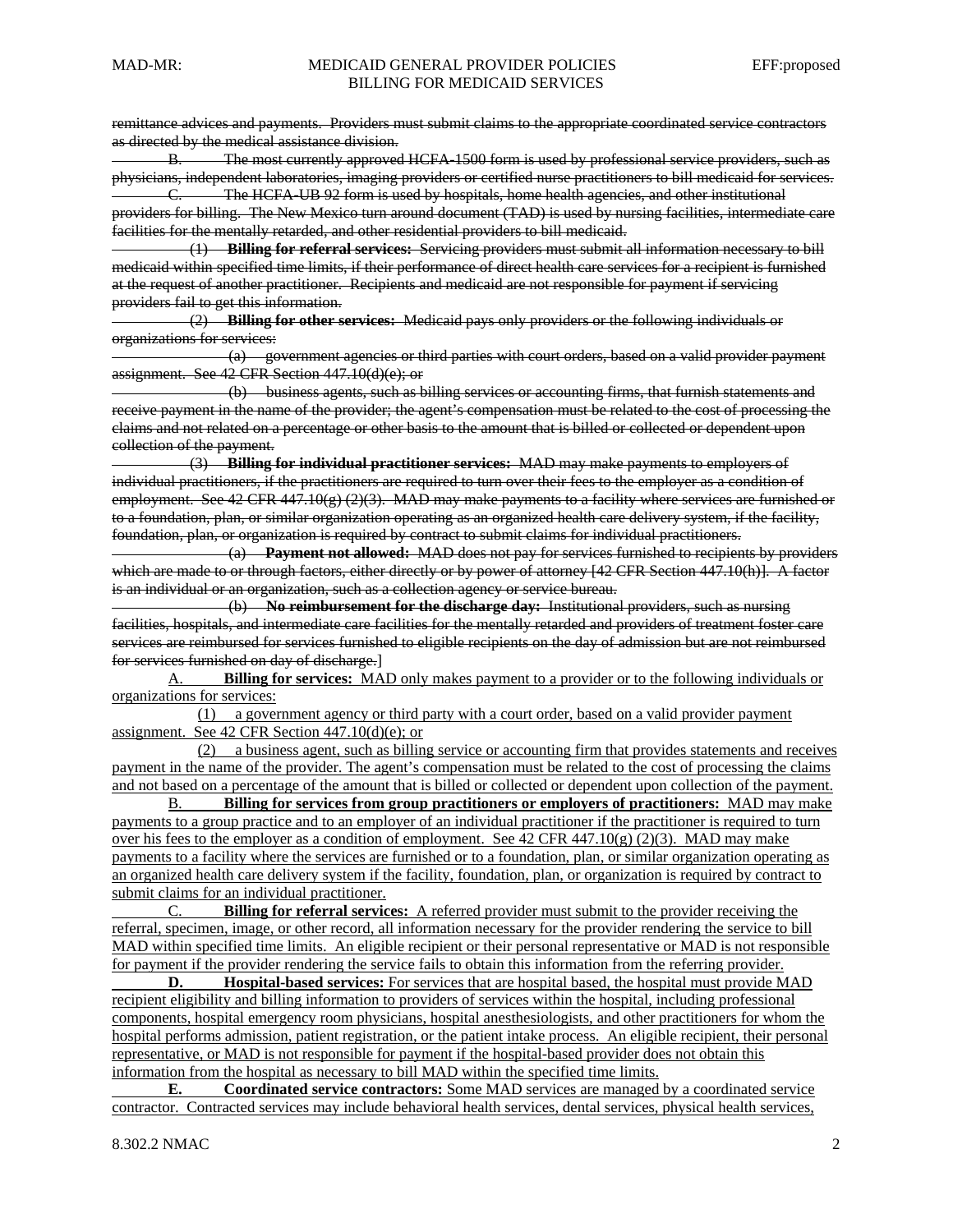transportation, pharmacy or other benefits as designated by the medical assistance division. The coordinated service contractor may be responsible for any or all aspects of program management, prior authorization, utilization review, claims processing, and issuance of remittance advices and payments. A provider must submit claims to the appropriate coordinated service contractor as directed by MAD. [2/1/95; 8.302.2.10 NMAC - Rn, 8 NMAC 4.MAD.702.1, 5/1/04; A, 7/1/05; A, 3/15/10]

**8.302.2.11 [CLAIM FILING LIMITATIONS:** Claims for services must be submitted to the MAD claims processing contractor within 120 calendar days of the date the service was furnished. Requests for adjustments to rejected or denied claims must be submitted to the MAD claims processing contractor within six (6) months of the date on the "remittance advice" form which accompanied the payment or denial of the claim. All claims must be finalized within two (2) years of the date of service. For purposes of claims filing limits, the date of submission is the date the original claim was submitted to the MAD claims processing contractor, as identified by the assigned "internal control number".

A. **Exceptions to general time limitations**: If a claim is submitted to medicare within the applicable medicare time limits, MAD pays a claim for the co-insurance and deductible for the service up to six (6) months of the medicare payment or denial, subject to medicaid reimbursement limitations. If [a] recipient has insurance or a third party is liable for the payment, the claim must be submitted within 365 days of the date of service.

 (1) If claims are submitted more than 120 days after the date of service, the statement of benefits from the other insurance or the denial of benefits from the other insurance must be attached to the claim to verify that the other payment source has been pursued.

 (2) If a provider receives payment from the other insurance or liable third party after receiving payment from MAD, an amount equal to the lower of either the insurance payment or the amount paid by MAD must be immediately remitted to the MAD third party liability unit (MAD-TPLU).

 (3) Claims for services furnished by out-of-state providers must be submitted within 120 days of the date of service. In the event the out-of-state provider does not have a New Mexico medicaid provider number, the request for the provider number must also be submitted within the 120 day limit.

 (4) Claims for services provided during a period for which retroactive eligibility has been established must be submitted within 120 days of the date the MAD claims processing contractor was notified of the retroactive eligibility.

 (a) Recipients must notify providers of pending eligibility and the date eligibility is received. Recipients are financially responsible for payment if the provider's claims are denied because of the recipient's representative's failure to notify the provider of the retroactive coverage within the 120 day filing limit.

 (b) Documents certifying the retroactive eligibility must be attached to the claim or on any correspondence concerning the claim. Documents include printed copy of the eligibility computer screen, copy of the court ordered retroactive eligibility, or a signed statement from an income support specialist from a local county income support division office.

B. **Corrected claims:** Corrected claims which are originally submitted within the 120 day filing limit and need corrections or additions must be completed and submitted to MAD or its claims processing contractor within 365 days of the date of service.

C. **Duplicate claims:** Duplicate claims which are used to replace lost or unprocessed claims must be submitted within 120 days of the date of service. Providers are responsible for submitting duplicate claims within the applicable time periods.]

#### **BILLING AND CLAIMS FILING LIMITATIONS:**

 A. Claims must be received within the MAD filing limits as determined by the date of receipt by MAD or its selected claims processing contractor.

 (1) Claims for services must be received within 60 calendar days of the date of service unless an alternative filing limit is stated within this section.

 (2) Inpatient hospital and other inpatient facility claims must be received within 60 calendar days of the date of the eligible recipient's discharge, transfer, or otherwise leaving the facility.

 (3) When the provider can document that a claim was filed with another primary payer including medicare, medicaid managed care organizations, medicare replacement plans, or another insurer, the claim must be received within 60 calendar days of the date the other payer paid or denied the claim as reported on the explanation of benefits or remittance advice of the other payer, not to exceed 180 calendar days from the date of service. It is the provider's responsibility to submit the claim to another primary payer within a sufficient timeframe to reasonably allow the primary payer to complete the processing of the claim and also meet the MAD timely filing limit. Denials by the primary payer due to the provider not meeting administrative requirements in filing the claim must be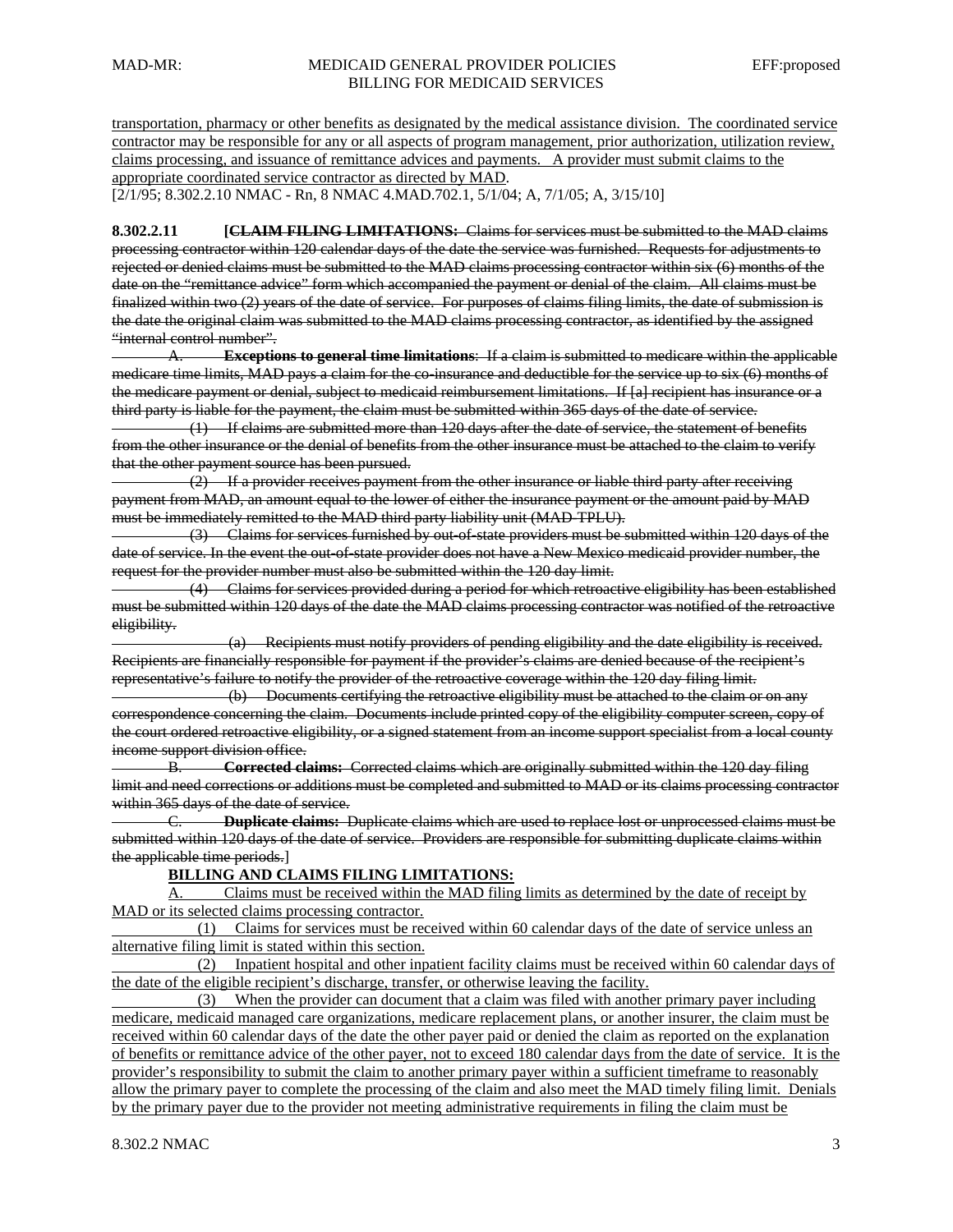appealed by the provider to the primary payer. The MAD program only considers payment for a claim denied by the other primary payer when under the primary payer's plan the MAD recipient is not eligible, the diagnosis, service or item is not within the scope of the benefits, benefits are exhausted, pre-existing conditions are not covered, or outof-pocket expenses or the deductibles have not been met. MAD will evaluate a claim for further payment including payment toward a deductible, co-insurance, co-payment or other patient responsibility. Claims for payment towards a deductible, co-insurance, co-payment or other patient responsibility must also be received within 60 calendar days of the date of the other payer's payment, not to exceed 180 calendar days from the date of service.

 (4) For an eligible recipient for whom MAD benefits were not established at the time of service but retroactive eligibility has subsequently been established, claims must be received within 120 calendar days of the date the eligibility was added to the eligibility record of MAD or its selected claims processing contractor.

 (5) For a provider of services not enrolled as a MAD provider at the time the services were rendered, including a provider that is in the process of purchasing an enrolled MAD provider entity such as a practice or facility, claims must be received within 60 calendar days of the date the provider is notified of the MAD approval of the provider participation agreement, not to exceed 180 calendar days from the date of service. It is the provider's responsibility to submit a provider participation agreement within a sufficient timeframe to allow completion of the provider enrollment process and submission of the claim within the MAD timely filing limit.

 (6) For claims that were originally paid by a medicaid managed care organization from which the capitation payment is recouped resulting in recoupment of a provider's claim by the managed care organization, the claim must be received within 60 calendar days of the recoupment from the provider.

 (7) For claims that were originally paid by MAD or its selected claims processing contractor and subsequently recouped by MAD or its selected claims processing contractor due to certain claims conflicts such as overlapping duplicate claims, a corrected claim subsequently submitted by the provider must be received within 60 calendar days of the recoupment.

 B. The provider is responsible for submitting the claim timely, for tracking the status of the claim and determining the need to resubmit the claim.

 (1) Filing limits are not waived by MAD due to the providers inadequate understanding of the filing limit requirements or insufficient staff to file the claim timely or failure to track pending claims, returns, denials, and payments in order to resubmit the claim or request an adjustment within the specified timely filing limitation.

 (2) A provider must follow up on claims that have been transmitted electronically or on paper in sufficient time to resubmit a claim within the filing limit in the event that a claim is not received by MAD or its selected claims processing contractor. It is the provider's responsibility to re-file an apparently missing claim within the applicable filing limit.

 (3) In the event the provider's claim or part of the claim is returned, denied, or paid at an incorrect amount the provider must resubmit the claim or an adjustment request within 60 calendar days of the date of the return, denial or payment of an incorrect amount, that was submitted in the initial timely filing period. This additional 60 calendar day period is a one-time grace period following the return, denial or mis-payment for a claim that was filed in the initial timely filing period and is based on the remittance advice date or return notice. Additional 60 calendar day grace periods are not allowed. However, within the 60 calendar day grace period the provider may continue to resubmit the claim or adjustment requests until the 60 calendar day grace period has expired.

 (4) Adjustments to claims for which the provider feels additional payment is due, or for which the provider desires to change information previously submitted on the claim, the claim or adjustment request with any necessary explanations must be received by MAD or its selected claims processing contractor with the provider using a MAD-approved adjustment format and supplying all necessary information to process the claim within the one-time 60 calendar day allowed grace period.

 C. The eligible recipient or their personal representative is responsible for notifying the provider of MAD eligibility or pending eligibility and when retroactive MAD eligibility is received. When a provider is informed of a recipient's MAD eligibility, the circumstances under which an eligible recipient or their personal representative can be billed by the provider are limited.

 (1) The eligible recipient is financially responsible for payment if a provider's claims are denied because of the eligible recipient's or their personal representative's failure to notify the provider of established eligibility or retroactive eligibility in a timely manner sufficient to allow the provider to meet the filing limit for the claim.

 (2) When a provider is informed of MAD eligibility or pending MAD eligibility prior to rendering a service, the provider cannot bill the eligible recipient or their personal representative for the service even if the claim is denied by MAD or its selected claims processing contractor unless the denial is due to the recipient not being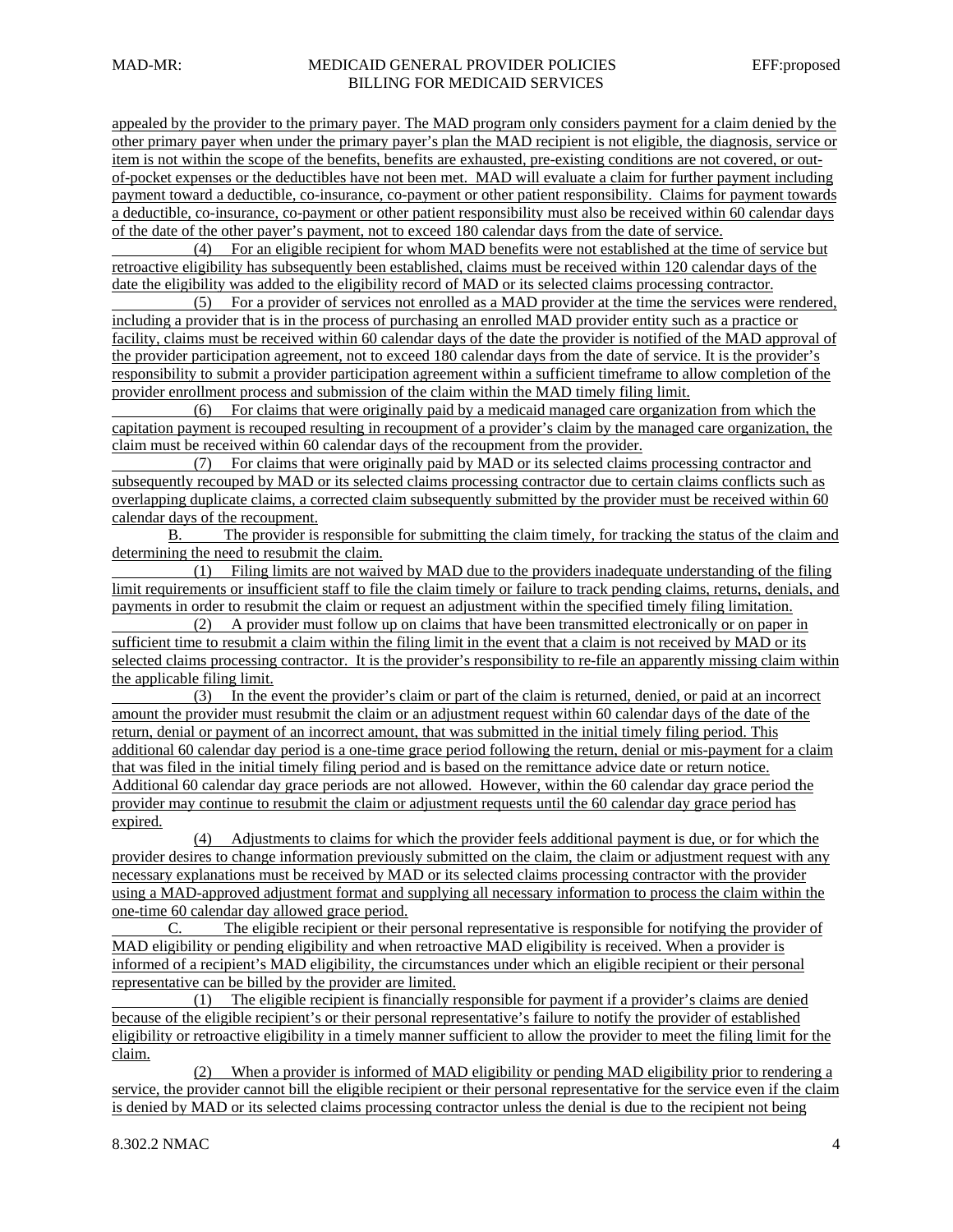eligible for the MAD program or the service or item is not a benefit of the MAD program. In order to bill the eligible recipient for an item or service that is not a benefit of the program, prior to rendering the service or providing the item the provider must inform the eligible recipient or their personal representative that the service is not covered by the MAD program and obtain a signed statement from the eligible recipient or their personal representative acknowledging such notice. It is the provider's responsibility to understand or confirm the benefits of the MAD program and to inform the eligible recipient or their personal representative when the service is not a benefit of the program and to inform the eligible recipient or their personal representative.

 (3) The provider must accept medicaid payment as payment in full and cannot bill a remaining balance to the eligible recipient or their personal representative other than a MAD allowed copayment, coinsurance or deductible.

 (4) The provider cannot use a statement signed by the eligible recipient or their personal representative to accept responsibility for payment if the claim is denied as the basis to bill an eligible recipient or their personal representative unless such billing is allowed by MAD rules. It is the responsibility of the provider to meet the MAD program requirements for timely filing and other administrative requirements, to provide information to MAD or its selected claims processing contractor regarding payment issues on a claim, and to accept the decision of MAD or its selected claims processing contractor for a claim. The eligible recipient or their personal representative does not become financially responsible when the provider has failed to met the timely filing and other administrative requirements in filing a claim. The eligible recipient or their personal representative does not become financially responsible for payment for services or items solely because MAD or its selected claims processing contractor denies payment for a claim.

 (5) The provider cannot bill the eligible recipient or their personal representative for charges that are denied for lack of medical necessity or not being an emergency unless the provider determined prior to rendering the service that medical necessity requirements or emergency requirements were not met and informed the eligible recipient that MAD will not pay for the services and the eligible recipient or their personal representative has signed a statement of the choice to proceed with the service or item.

 (6) When a provider has been informed of MAD eligibility or pending MAD eligibility of a recipient, the provider cannot turn an account over to collections or to any other entity intending to collect from the eligible recipient or their personal representative. If a provider has turned an account over for collection, it is the provider's responsibility to retrieve that account from the collection agency and to accept the decision on payment of the claim by MAD or its selected claims processing contractor.

 D. The filing limit does not apply to overpayments or money being returned to MAD or its selected claims processing contractor.

 (1) If a provider receives payment from another source, such as an indemnity insurance plan, HMO, or responsible third party, after receiving payment from MAD, an amount equal to the lower of either the insurance payment or the amount paid through the medicaid program must be remitted to MAD or its selected claims processing contractor third party liability unit, properly identifying the claim to which the refund applies.

 (2) For claims for which an over-payment was made to the provider, the provider must return the overpayment to MAD or its selected claims processing contractor. The timely filing provisions for payments and adjustments to claims do not apply when the provider is attempting to return an overpayment.

 E. MAD or its selected claims processing contractor may waive the filing limit requirement in the following situations:

 (1) An error or delay on the part of MAD or its selected claims processing contractor prevented the claim from being filed correctly within the filing limit period. In considering waiver of a filing limit for a claim for this situation, MAD or its selected claims processing contractor will consider the efforts made by the provider to initially file the claim in a timely manner and the follow up efforts made to secure payment in a timely manner from the other payer.

 (2) The claim was filed within the filing limit period but the claim is being reprocessed or adjusted for issues not related to the filing limit.

 (3) The claim could not be filed timely by the provider because another payer or responsible party could not or did not process the claim timely or provide other information necessary to file the claim timely. In considering a waiver of the filing limit for a claim for this situation, MAD or its selected claims processing contractor will consider the efforts made by the provider to initially file the claim and to follow up on the payment from another payer or responsible party in order to attempt to meet the MAD filing limit.

 (4) A recipient for which MAD or Medicare eligibility was established by hearing, appeal, or court order. In considering a waiver of the filing limit for a claim for this situation, MAD or its selected claims processing contractor will consider the efforts made by the provider to file the claim timely after the hearing or court decision.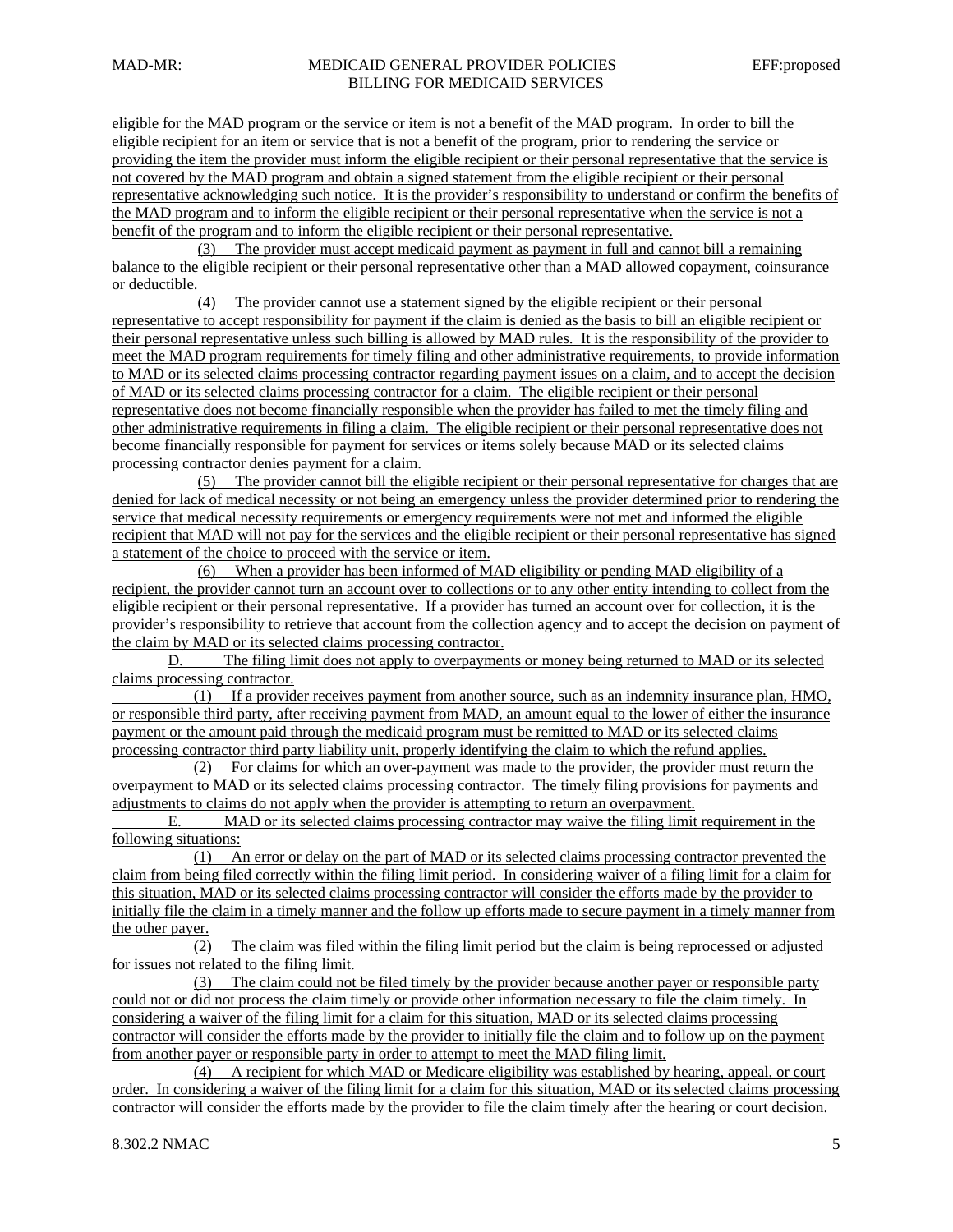(5) The claim is being reprocessed by MAD or its selected claims processing contractor for issues not related to the provider's submission of the claim. These circumstances may include when MAD is implementing retroactive price changes, or reprocessing the claim for accounting purposes.

 (6) The claim was originally paid but recouped by another primary payer. In considering a waiver of the filing limit for a claim for this situation, MAD or its selected claims processing contractor will consider the efforts made by the provider to file the claim timely after the recoupment.

 F. The medicaid program is jointly funded through state and federal sources. Claims will not be processed when the federal timely filing standards are not met, thereby precluding federal financial participation in payment of the claim.

 G. A provider may not bill an eligible recipient or their personal representative for a service or item when a claim is denied due to provider error in filing the claim or failing to meet the timely filing requirements. It is the provider's responsibility to understand or verify the specific MAD program in which an eligible recipient is enrolled, the covered or non-covered status of a service or item, the need for prior authorization for a service or item, and to bill the claim correctly and supply required documentation. The eligible recipient or their personal representative cannot be billed by the provider when a claim is denied because these administrative requirements have not been met.

 (1) The provider cannot bill the eligible recipient or their personal representative for a service or item in the event of a denial of the claim unless the denial is due to the recipient not being eligible for the MAD program or the service is not a benefit of the MAD program and prior to rendering the service the provider informed the eligible recipient or their personal representative that the specific service or time is not covered by the MAD program and obtained a signed statement from the eligible recipient or their personal representative acknowledging such.

 (2) The provider cannot bill the eligible recipient or their personal representative for the service in the event that a payment is recouped by another primary payer and MAD or its selected claims processing contractor determines that the claim will not be reimbursed by MAD or its selected claims processing contractor.

 (3) The provider cannot turn an account over to collections or to any other factor intending to collect from the eligible recipient or their personal representative. If a provider has turned an account over to a collection agency, it is the provider's responsibility to retrieve that account back from the collection agency and to accept the decision on payment of the claim by MAD or its selected claims processing contractor.

 H. When documentation is required to show the provider met applicable filing limits, the date a claim is received by MAD or its selected claims processing contractor will be documented by the date on the claim control number (TCN) as assigned by MAD or its selected claims processing contractor. Documentation of timely filing when another third party payer, including medicare, is involved will be accepted as documented on explanation of benefits payment dates and reason codes from the third party. Documentation may be required to be submitted with the claim.

[2/1/95; 8.302.2.11 NMAC - Rn, 8 NMAC 4.MAD.702.2 & A, 5/1/04; A, 3/15/10]

**8.302.2.12 BILLING FOR DUAL-ELIGIBLE MEDICAID RECIPIENTS:** To receive payment for services furnished to [medicaid recipients who are] a MAD eligible recipient who is also entitled to medicare, [providers] a provider must first bill the appropriate medicare [intermediary or carrier.] payer. The medicare [intermediary or carrier] payer pays the medicare covered portion of the bill. After medicare payment, [the medicaid program] MAD pays the amount the medicare payer determines is owed for copayments, co-insurance and deductibles, subject to medicaid reimbursement limitations. When the medicare payment amount exceeds the amount that MAD would have allowed for the service, no further payment is made for the coinsurance, deductible, or copayment. The claim is considered paid in full. The provider may not collect any remaining portion of the medicare coinsurance, deductible, or copayment from the eligible recipient or their personal representative. For professional services for which medicare part B applies a 50 percent coinsurance rate, medicare coinsurance and deductible amounts are paid at an amount that allows the provider to receive up to 80 percent of the medicare allowed amount even if such amount exceeds the MAD allowed amount for the service. [Providers] A provider must accept assignment on medicare claims for MAD eligible recipients [before MAD will process payments]. A provider who chooses not to participate in medicare or accept assignment on a medicare claim must inform the MAD eligible recipient or their personal representative that the provider is not a medicare provider or will not accept assignment; and that because of those provider choices, MAD cannot pay for the service. Additionally, the provider must inform the MAD eligible recipient or their personal representative that the service is available from other providers who will accept assignment on a medicare claim. The provider cannot bill a dually eligible MAD recipient for a service that medicare cannot pay because the provider chooses not to participate in medicare, or which MAD cannot pay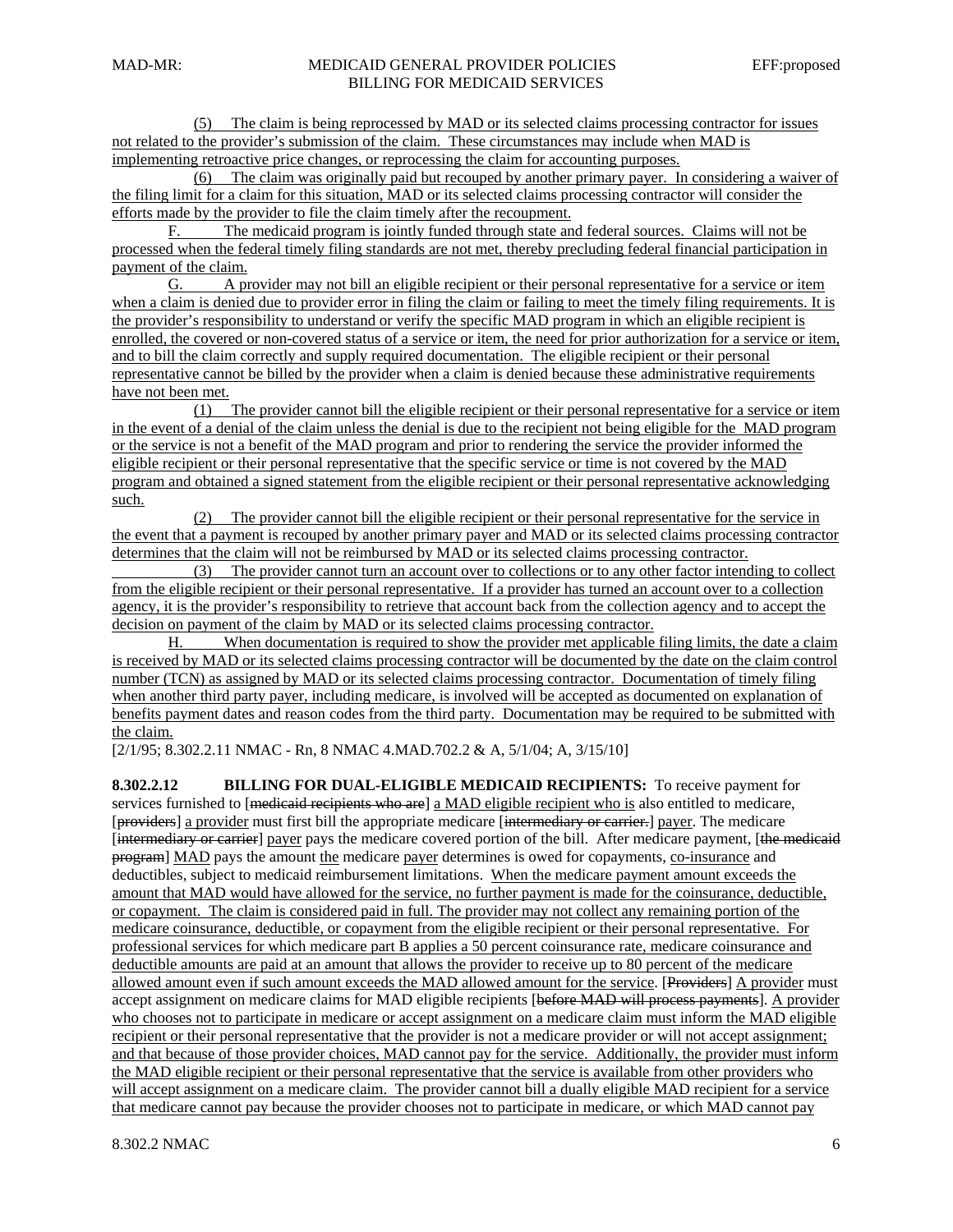because the provider chooses not to accept assignment on a claim, without the expressed consent of the MAD eligible recipient or their personal representative.

 A. **Claim crossover:** If there is sufficient information for medicare to identify an individual as [medicaid recipients] a MAD eligible recipient, medicare may send payment information directly to the MAD claims processing [contractor] contractor in a form known as a "cross-over claim". [In all cases where claims fail to crossover automatically to MAD, providers must forward a copy of the medicare claim and medicare "explanation of benefits" (EOB) forms to the MAD claims processing contractor. This information must also be included when filing claims, if payments have not been made by MAD within six (6) weeks of the medicare payment.] In all cases where claims fail to crossover automatically to MAD, a provider must bill the appropriate MAD claims processing contractor directly, supplying the medicare payment and medicare "explanation of benefits" (EOB) information and meet the MAD filing limit.

 B. [**Health maintenance organization plan coverage:**[When a medicaid eligible recipient belongs to a medicare HMO plan , the medicaid program limits payment for the claim to the medicaid allowed amount less the third party payment amount, not to exceed the copayment amount calculated by the HMO plan. If the third party payment amount exceeds the medicaid allowed amount, the medicaid program makes no further payment and the claim is considered paid in full. The provider may not collect any portion of the unpaid co-payment, co-insurance, or deductible from the client. All other HMO requirements, including servicing provider restrictions, apply to the provision of services.] **Medicare replacement plan or other health maintenance organization (HMO) plan:**  When a MAD eligible recipient belongs to a medicare replacement plan or HMO, MAD pays the amount the payer determines is owed for copayments, coinsurance or deductible, subject to medicaid reimbursement limitations. When the payer payment amount exceeds the amount that MAD would have allowed for the service, no further payment is made for the copayment, coinsurance or deductible. The claim is considered paid in full. The provider may not collect any remaining portion of the payer copayment, coinsurance or deductible from the eligible recipient or their personal representative. For services for which medicare part B applies a fifty percent coinsurance rate, medicare coinsurance and deductible amounts are paid at the amount that allows the provider to receive up to 80 percent of the payer amount allowed even if the amount exceeds the MAD allowed amount for the services.

 C. All other HMO and medicare replacement plan requirements, including provider network restrictions must be met for medicaid to make payment on a claim. [2/1/95; 8.302.2.12 NMAC - Rn, 8 NMAC 4.MAD.702.3 & A, 5/1/04; A, 3/15/10]

**8.302.2.13 BILLING FOR CONTRACTED SERVICES:** [Medicaid reimburses only providers who actually furnish the services. However, in the following instances medicaid providers can bill and be paid for contractor services:] MAD only makes payment to a provider who actually rendered the services. However, in the following instances a MAD provider can bill and be paid for covered contracted services:

 A. [Hospitals, nursing homes, intermediate care facilities for the mentally retarded, home health agencies, residential treatment centers, group homes, hospice agencies, federally qualified health centers, and rural health clinics can bill for contracted services if these costs appear in their cost reports.] A provider is reimbursed at encounter rates or other all-inclusive rates that may have some contracted services built into those rates. These providers include nursing facilities, intermediate care facilities for the mentally retarded, residential treatment centers, a group home, a hospice agency, a federally qualified health center, a rural health clinic, and an Indian health service or 638 facility.

 B. [Physician groups, clinics, individual physicians, hospital professional components, nursing home professional components, fee-for-service providers, and other professional service providers can bill for services furnished by physicians under contract if the following apply:] A practitioner group, a clinic, an institutional professional component, and providers of professional services may bill for services furnished by practitioners under contract when the provider applications are approved by MAD, and the following apply:

 (1) [the New Mexico medical assistance program provider participation application is completed by the contractor and approved by MAD; and] the MAD provider participation applications are completed by the billing entity and the practitioner rendering the service or in their employ; and

(2)  $[the physical constructor is listed as the serving provider on the claim form.] The practitioner is$ listed as the rendering provider on the claim form.

 C. Transportation providers may bill for contracted personnel, equipment or [vehicles if the services are covered medicaid benefits] vehicles.

D. **[Providers may bill MAD directly for contracted services, such as the construction or assembly of** prosthetic devices, dental, hearing and vision prosthesis, orthotics, equipment and repairs, when:] A provider may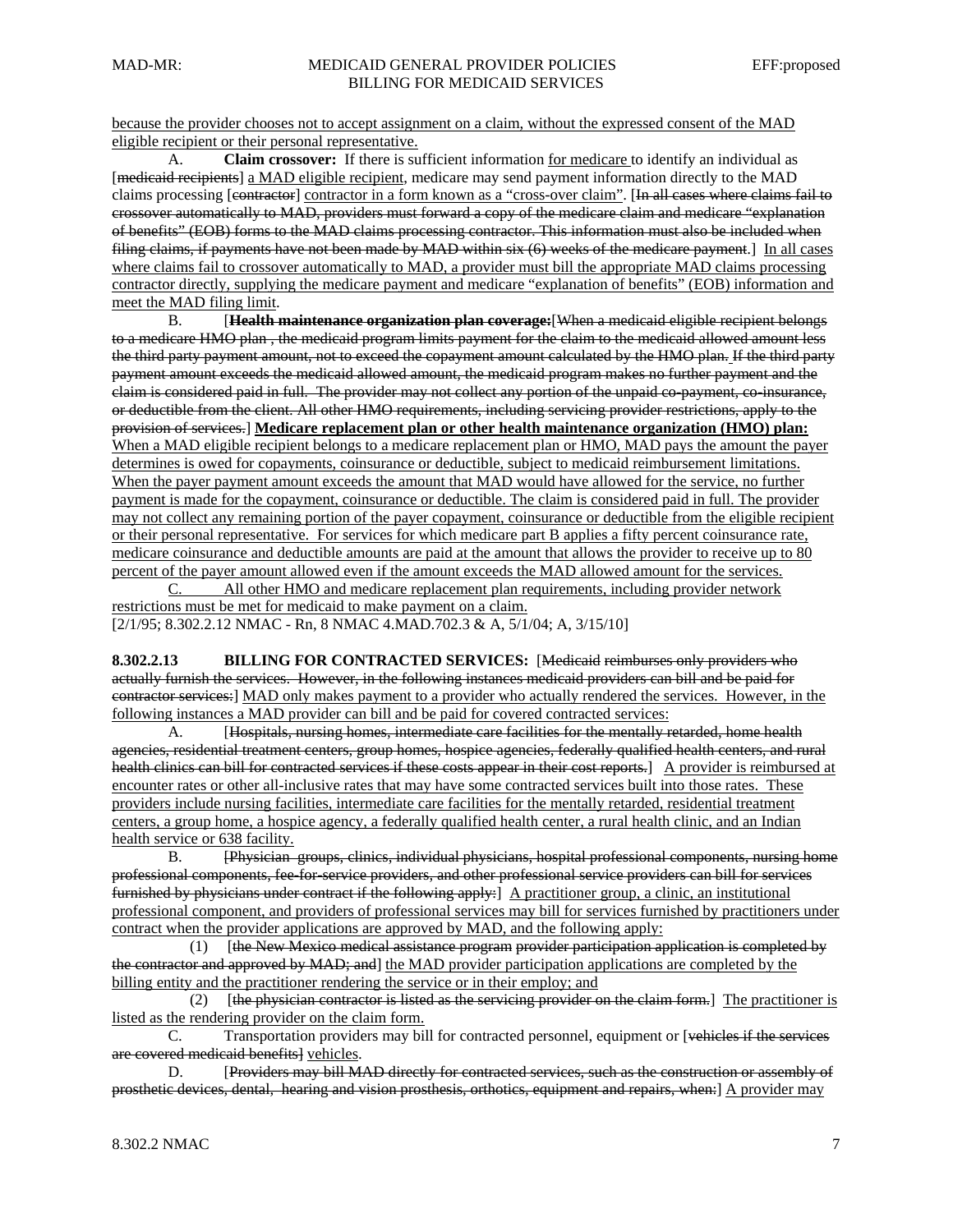bill MAD directly for contracted services for the construction or assembly of equipment or prosthetic devices, construction of dental devices and prosthetics, hearing and vision prosthesis, orthotics, and repairs, when:

 (1) the provider customarily uses the dental laboratory, optical supplier, hearing aid supplier, [prosthetic, orthotic, equipment dealer] prosthetic or orthotic supplier equipment dealer, or manufacturer to do [the] work; and

(2) the contractor doing the work does not qualify as an eligible provider in his/her own right.

 E. For all other contracted services not specified above, written prior approval must be obtained from MAD or its designee before the provision of services.

 F. **Billing rates for contracted services:** All services provided by a contractor and billed through a participating [medicaid] MAD provider must be billed at a rate based on direct and indirect costs, plus a reasonable administrative charge. The billing provider [ensures that] must ensure all [medicaid] MAD requirements are met by the contractor furnishing the service, including prior approval requirements, if applicable. Reimbursement for contracted services is included in the fee paid to the provider. For example, the amount paid to a dentist for a crown includes the dentist's work fitting the crown and the dental lab fees for making the crown.

 G. **Recipient freedom of choice:** [Providers] A provider cannot enter into contracts that are used to restrict [a] an eligible recipient's freedom of choice. Some restrictions to this freedom of choice may apply to the purchases of medical devices and laboratory and radiology tests, and transportation [42 CFR Section 431.54(e)]. [2/1/95; 8.302.2.13 NMAC - Rn, 8 NMAC 4.MAD.702.4, 5/1/04; A, 3/15/10]

#### **8.302.2.14 BILLING AND PAYMENT LIMITATIONS:**

 A. **Payment not allowed:** MAD does not pay factors either directly or by power of attorney [42 CFR Section 447.10(h)]. A factor is an individual or an organization, such as a collection agency or service bureau.

 B. **No reimbursement for the discharge day:** An institutional or other residential provider, such as a nursing facility, a hospital, an intermediate care facility for the mentally retarded, and a provider of treatment foster care services are reimbursed for services furnished to an eligible recipient on the day of admission but are not reimbursed for services furnished on day of discharge.

C. **No payment made for wrong services:** A provider shall not bill MAD for:

(1) services provided to the wrong patient

(2) a service performed on the wrong body part of an eligible recipient; and

(3) an incorrect procedure performed on an eligible recipient

**D. Payments for acquired conditions:** MAD may deny or limit payment on claims for services to treat a MAD eligible recipient for a condition acquired during the course of a facility stay or in the rendering of other services.

[2/1/95; 8.302.2.14 NMAC - Rn, 8 NMAC 4.MAD.702.5, 5/4/04' 8.302.2 NMAC - N, 3/15/10]

**[8.302.2.14] 8.302.2.15 INTEREST RATES ON COST SETTLEMENTS:** [Medicaid] MAD charges interest on overpayments and pays interest on underpayments as a result of year-end cost settlements, unless waived.

 A. **Interest periods:** Interest accrues from the date of the final determination of costs or from a date required by a subsequent administrative reversal. Interest is charged on the overpayment balance or paid on the underpayment balance for each [thirty (30)] 30 calendar day period that payment is delayed.

(1) For purposes of this provision, a final determination is considered to occur when:

 (a) MAD, the MAD selected claims processing contractor, or the MAD audit contractor makes a written demand for payment or a written determination of underpayment; or

 (b) a cost report which was filed in a timely manner indicates that an amount is due MAD and the amount due is not included with the report.

 (2) The date of final determination for an additional overpayment or underpayment, as determined by the MAD audit contractor, is considered to occur if any of the previously mentioned events occur.

 (3) The date of final determination for an unfiled cost report occurs the day after the date the cost report was due. A single extension of time not to exceed  $[\frac{thirtv}{30}]$  30 calendar days is granted for good cause. A written request for the time extension must be received and approved by MAD before the cost report due date. When the cost report is filed, a second final determination date is calculated based on the occurrence of either of the aforementioned events.

 B. **Interest rates:** The interest rate on overpayments and underpayments is based on the prevailing rate specified in bulletins issued under article 8020.20 of the treasury fiscal requirement manual. When [providers sign] a provider signs a repayment agreement with MAD for an overpayment, the following provisions apply: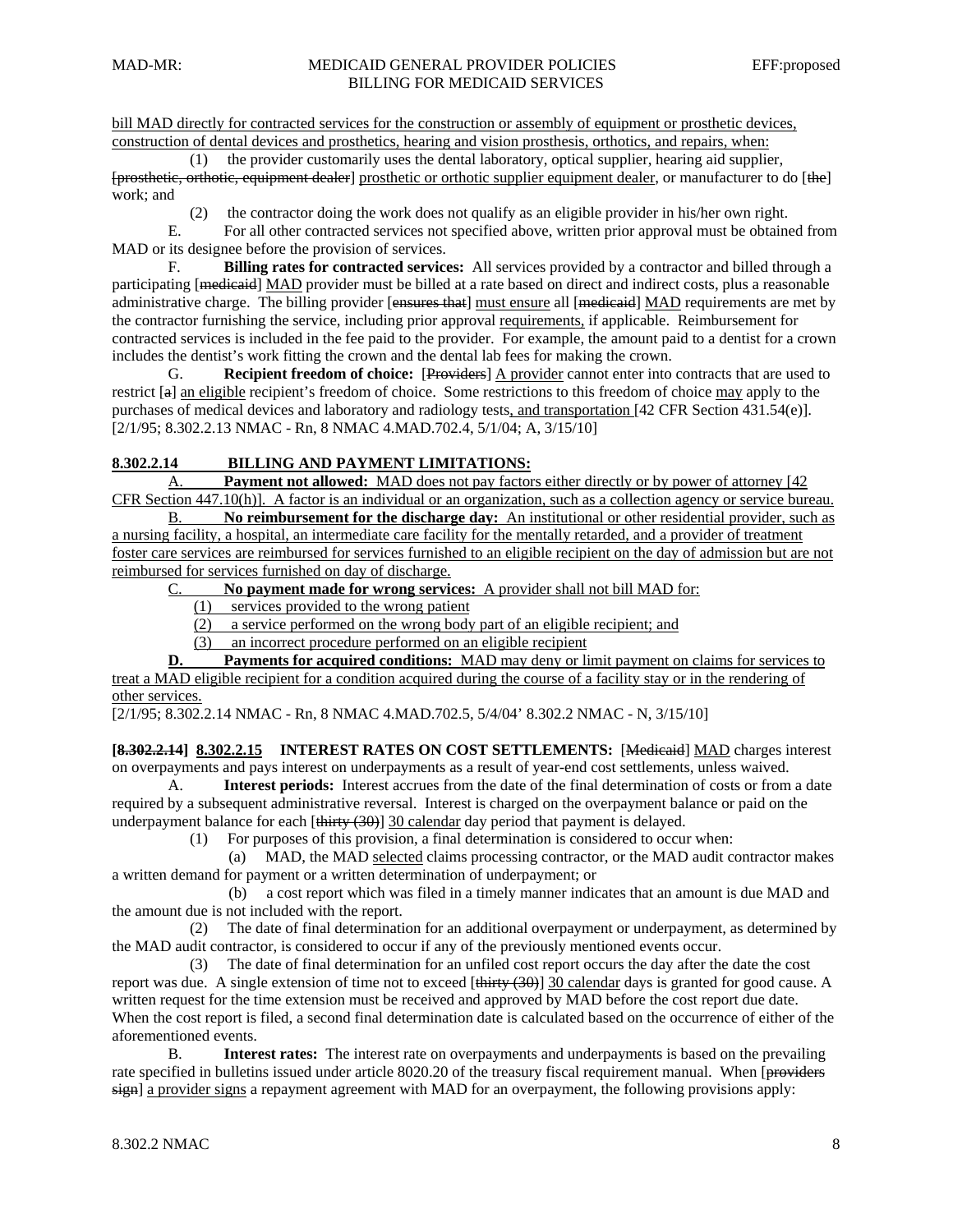or

(1) the rate of interest specified in the agreement is binding unless a default in the agreement occurs;

 (2) the rate of interest on the balance may change to the prevailing rate if the provider or supplier defaults on an installment and the prevailing rate in effect on the date the installment becomes overdue is higher than the rate specified in the agreement.

 C. **Accrual of interest:** Even though a filed cost report does not show an overpayment, interest begins to accrue on the date of final determination, if MAD, the MAD audit contractor, or the MAD selected claims processing contractor determines that providers have been overpaid.

 (1) Interest continues to accrue during administrative and/or judicial appeals and until final disposition of claims.

 (2) If a cost report is filed which indicates that an amount is due MAD, interest on the amount due accrues from the date the cost report is filed unless:

(a) the full payment on the amount due accompanies the cost report; or

 (b) the provider and the MAD audit contractor agree in advance to liquidate the overpayment through a reduction in interim payments over the next  $[\frac{thirty (30)}]$  30 calendar day period.

 (3) If the MAD audit contractor determines that a further overpayment exists, interest accrues from the date of final determination.

 (4) If the cost report is not filed, interest accrues from the day following the date the report was due, plus a single extension of time not to exceed [thirty (30)] 30 calendar days if granted for good cause, until the time the cost report is filed. Written requests for time extensions must be received [and approved] for approval by MAD before cost reports due dates.

(5) Interest accrues on an underpayment owed by MAD to [providers] a provider beginning [thirty] (30)] 30 calendar days from the date of MAD's notification of the underpayment by the MAD audit contractor.

D. **Interest charge waivers:** MAD may waive the interest charges when:

(1) the overpayment is liquidated within  $[\frac{\text{thirty}}{(30)}]$  30 calendar days from the date of the final determination; or

 (2) MAD determines that the administrative cost of collection exceeds the interest charges; interest is not waived for the period of time during which cost reports are due but remain unfiled for more than  $[\frac{\text{thirty (30)}}{30}]$ calendar days.

 E. **Interest charges with installment or partial payments:** If an overpayment is repaid in installments or recouped by withholding from several payments due to [billing providers] a billing provider, the amounts are applied in the following manner:

(1) each payment or recoupment is applied first to accrued interest and then to the principle; and

 (2) after each payment or recoupment, interest accrues on the remaining unpaid balance; if an overpayment or an underpayment determination is reversed following an administrative hearing, appropriate adjustments are made on the overpayment or underpayment and the amount of interest charged.

 F. **Allowable interest cost:** Allowable interest cost is the necessary and proper interest on both current and capital indebtedness. An interest cost is not allowable if it is one of the following:

(1) an interest assessment on a determined overpayment; or

 (2) interest on funds borrowed to repay an overpayment; following an administrative review and favorable provider decision, interest paid on funds borrowed to repay an overpayment or the interest assessed on an overpayment becomes an allowable cost.

[8.302.2.15 NMAC - Rn, & A, 8.302.2.14 NMAC, 3/15/10]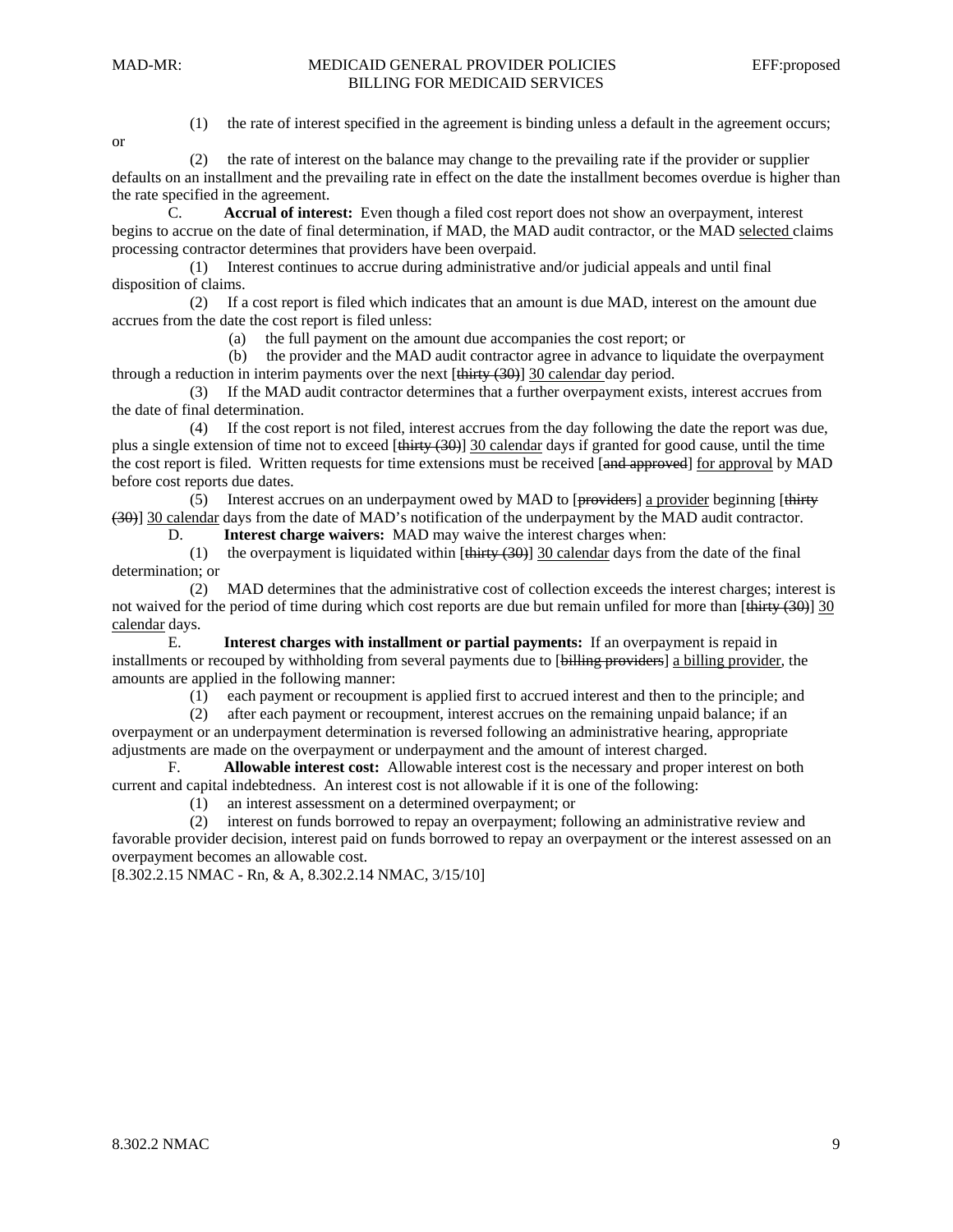#### **TITLE 8 SOCIAL SERVICES CHAPTER 353 PROVIDER HEARINGS PART 2 PROVIDER HEARINGS**

**8.353.2.1 ISSUING AGENCY:** New Mexico Human Services Department (HSD). [1-1-95; 8.353.2.1 NMAC - Rn, 8 NMAC 4.MAD.000.1, 7-1-01; A, 3-15-10]

**8.353.2.3 STATUTORY AUTHORITY:** The New Mexico medicaid program [is] and other health care programs are administered pursuant to regulations promulgated by the federal Department of Health and Human Services under Title XIX of the Social Security [Act, as amended and by the state Human Services Department pursuant to state statute] Act as amended or by state statute. See NMSA 1978 27-2-12 et. seq. (Repl. Pamp. 1991). [1-1-95; 8.353.2.3 NMAC - Rn, 8 NMAC 4.MAD.000.3, 7-1-01; A, 3-15-10]

**8.353.2.6 OBJECTIVE:** The objective of [these regulations] this rule is to provide [policies] instruction for the service portion of the New Mexico [<del>medicaid program]</del> medical assistance programs. [These policies describe eligible providers, covered services, noncovered services, utilization review, and provider reimbursement.] [1-1-95, 2-1-95; 8.353.2.6 NMAC - Rn, 8 NMAC 4.MAD.000.6, 7-1-01; A, 3-15-10]

**8.353.2.8 MISSION STATEMENT:** [The mission of the New Mexico Medical Assistance Division (MAD) is to maximize the health status of Medicaid-eligible individuals by furnishing payment for quality health services at levels comparable to private health plans.] The mission of the medical assistance division is to reduce the impact of poverty on people living in New Mexico and to assure low income and disabled individuals in New Mexico equal participation in the lives of their communities.

[2-1-95; 8.353.2.8 NMAC - Rn, 8 NMAC 4.MAD.002, 7-1-01; A, 3-15-10]

**8.353.2.9 PROVIDER HEARINGS:** [The Human Services Department (HSD)] HSD has established a hearing process for medicaid fee-for-service (FFS) providers who disagree with HSD decisions concerning their participation in the New Mexico medicaid program, recoupment of overpayments due to provider billing error, and imposition of sanctions. For the hearing process  $[60]$  concerning decisions on noncompliance with nursing facility (NF) or intermediate care facility (ICF-MR) provider certification requirements, see hearing regulations promulgated by the department of health (DOH). This section describes the hearing process for [Medicaid fee forservice] MAD FFS providers. See 8.311.3 NMAC, *Methods and Standards for Establishing Payment*– *Rates Inpatient Hospital Services*, 8.312.3 NMAC, *Cost Related Reimbursement for Nursing Facilities*, and [8.313.2] 8.313.3 NMAC, *Cost Related Reimbursement for Intermediate Care Facilities for the Mentally Retarded*for a description of the appeals process for audit settlements. [See 8.305.12 NMAC, MCO Member Grievance Resolution] See 8.305.12.16 NMAC, *mco/se provider appeal process*, 8.306.12.16 NMAC, *mco provider grievance process*, and 8.307.12.15 NMAC, *provider grievance appeal process*, for a description of the grievance process for resolving provider disputes between a New Mexico medicaid [MCO] managed care organizations (MCO) and [its] their contractors or subcontractors.

- A. **Hearing rights:** The right to a hearing includes the right to:
	- (1) be advised of the nature and availability of a hearing;
	- (2) be represented by counsel or [other] its representative of the provider's choice;
	- (3) have a hearing which safeguards the provider's opportunity to present a case;
	- (4) have prompt notice and implementation of the hearing decision; and
	- (5) be advised that judicial review may be invoked to the extent such review is available under state

 B. **Notice of rights:** Upon enrollment, [Medicaid] MAD providers receive written notice of hearing rights along with any HSD action notice concerning provider agreement termination, recoupment of overpayment due to provider billing error, or notice of sanction. This information includes a description of the method by which a hearing may be requested and a statement that the provider's presentation may be made by the provider or by [a] its representative.

[11-1-96; 8.353.2.9 NMAC – Rn, 8 NMAC 4.MAD.980 & A, 7-1-01; A, 3-15-10]

## **8.353.2.10 INITIATION OF HEARING PROCESS:**

law.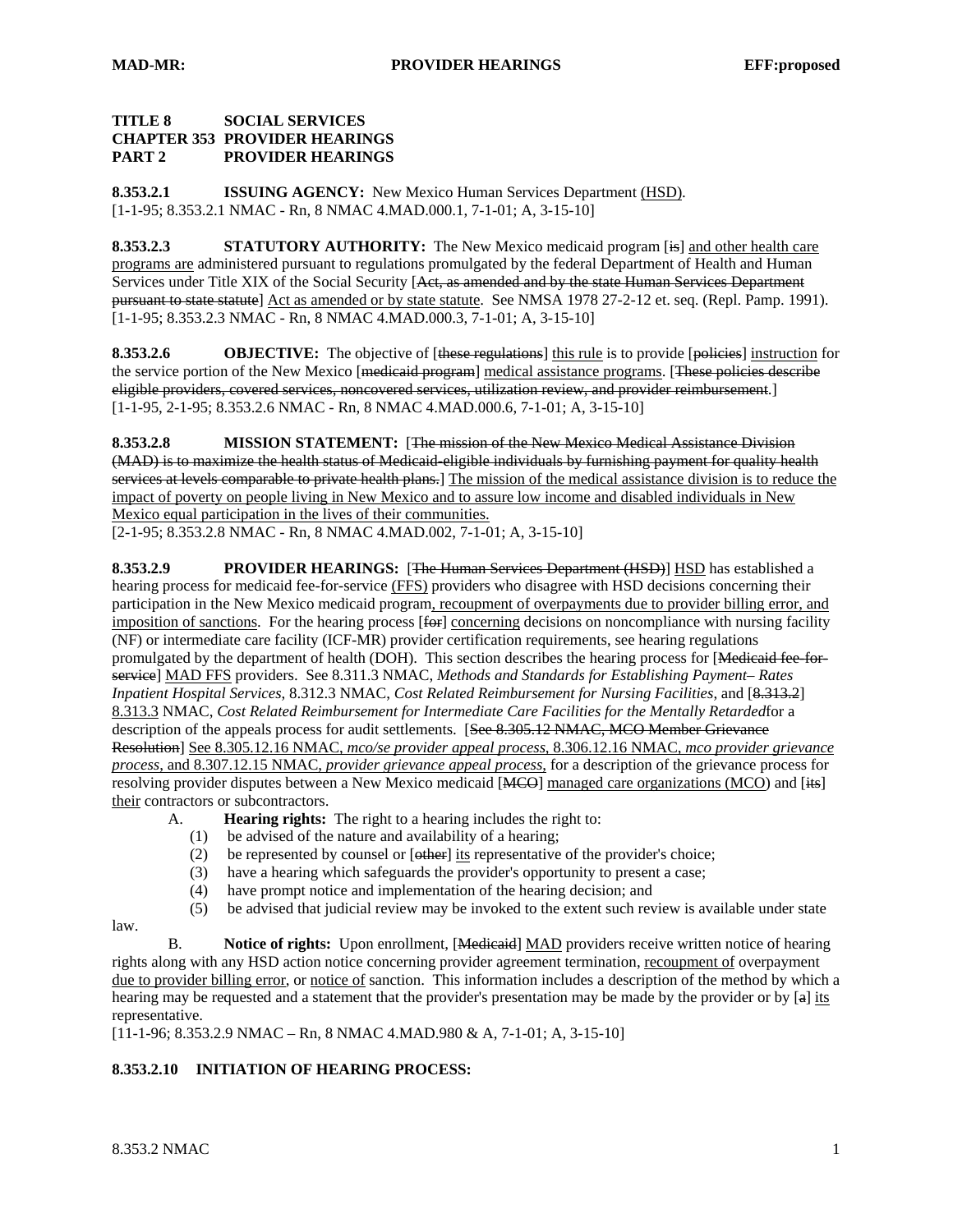A. **Notice:** The hearing process is initiated by a provider's request for hearing made in response to an HSD action notice. See Section 8.351.2 NMAC, *Sanctions and Remedies*, for information concerning notice requirements.

 B. **Time limits:** [General Medicaid fee-for-service provider have] A MAD FFS provider has 30 calendar days from the date of the HSD action notice to request a hearing. To be considered timely, the request must be received by HSD no later than the close of business of the specified day. Hearings are conducted and a written decision is issued to the provider within 120 calendar days from the date HSD receives the hearing request, unless the parties otherwise agree to an extension. If HSD seeks to impose a sanction or remedy or take another action against a provider, the provider may submit a written request for a stay of the effective date of imposition of the sanction, remedy, or action to [the Medical Assistance Division (MAD)] MAD. Granting of a stay is at the discretion of the MAD [Director] director.<br>C. [Eligibility] Scope and I

#### C. [**Eligibility] Scope and limits on provider hearings:**

 (1) A hearing is available to all [Medicaid fee-for-service] MAD FFS providers who submit a request in accordance with this section in a timely manner. A provider can request a hearing if:

- (a) a provider application or renewal of an application is denied;
- (b) the provider's participation is suspended or terminated; or
- (c) the provider disagrees with a decision of MAD or its designee with respect to  $\overline{u}$  utilization

review, overpayment, recoupment, claims adjustment, recovery of overpayments due to provider billing error including incorrect billing, or lack of documentation to support the medical necessity of a service, or that the service was provided, or imposition of a sanction or other remedy.

 (2) **Denial or dismissal of request for hearing:** HSD may deny or dismiss a request for a provider hearing when:

(a) the request is not received in a timely manner or within the time period stated in the notice;

(b) the request is withdrawn $\left[\frac{1}{2}\right]$  or canceled in writing by the provider or the provider's authorized representative;

 (c) the sole issue presented concerns a federal or state law which requires an adjustment of compensation for all or certain classes of providers or services $\left[\cdot\right]$  unless the reason for the hearing request involves an alleged error in the computation of provider compensation;

- (d) the provider fails to appear at a scheduled hearing without good cause; or
- (e) the same issue has already been appealed or decided upon as to this provider and fact

 (f) the matter presented for hearing is outside the scope of issues which are subject to the provider hearing process. See Subsection C of 8.353.2.10 NMAC, *initiation of provider hearings*; and

 $[(f)] (g)$  the sole issue presented concerns [Medicaid] MAD MCO utilization management decisions, such as a decision to terminate, suspend, reduce, or deny services to members, untimely utilization reviews,  $\left[\frac{and}{or}\right]$  and provider payment issues, raised by a contracted or subcontracted MCO provider.

 (3) A request for a hearing may be considered abandoned and therefore dismissed if neither the provider nor representative appears at the time and place of the hearing, unless, within [ten] 10 calendar days after the date of the scheduled hearing, the provider presents good cause for failure to appear. "Good cause" includes death in the family, disabling personal illness, or other significant emergencies.

 (4) At the discretion of the hearing officer, other exceptional circumstances may be considered good cause.

 D. **Method:** A request for hearing must be made in writing and must identify the provider and the underlying action.

 E. **Acknowledgment of request:** The HSD hearing bureau sends acknowledgment of its receipt of a hearing request to the provider.

 [F. **Scope of Appeal:** Medicaid providers may appeal the denial of their application to participate in the Medicaid program and all other matters which may be relevant to the action or imposition of sanctions or remedies by HSD.]

 $[11-1-96; 8.353.2.10 NMAC - Rn, 8 NMAC 4.MAD.981 & A, 7-1-01; A, 3-15-10]$ 

#### **8.353.2.11 PRE-HEARING PROCEDURE:**

 A. **Notice of hearing:** Not less than 30 calendar days before the hearing, written notice is given to all parties involved of the time, date, and place of the hearing. If an accommodation is necessary, the party must notify the hearing officer at least ten calendar days prior to the hearing. The provider is also given an explanation of the

situation.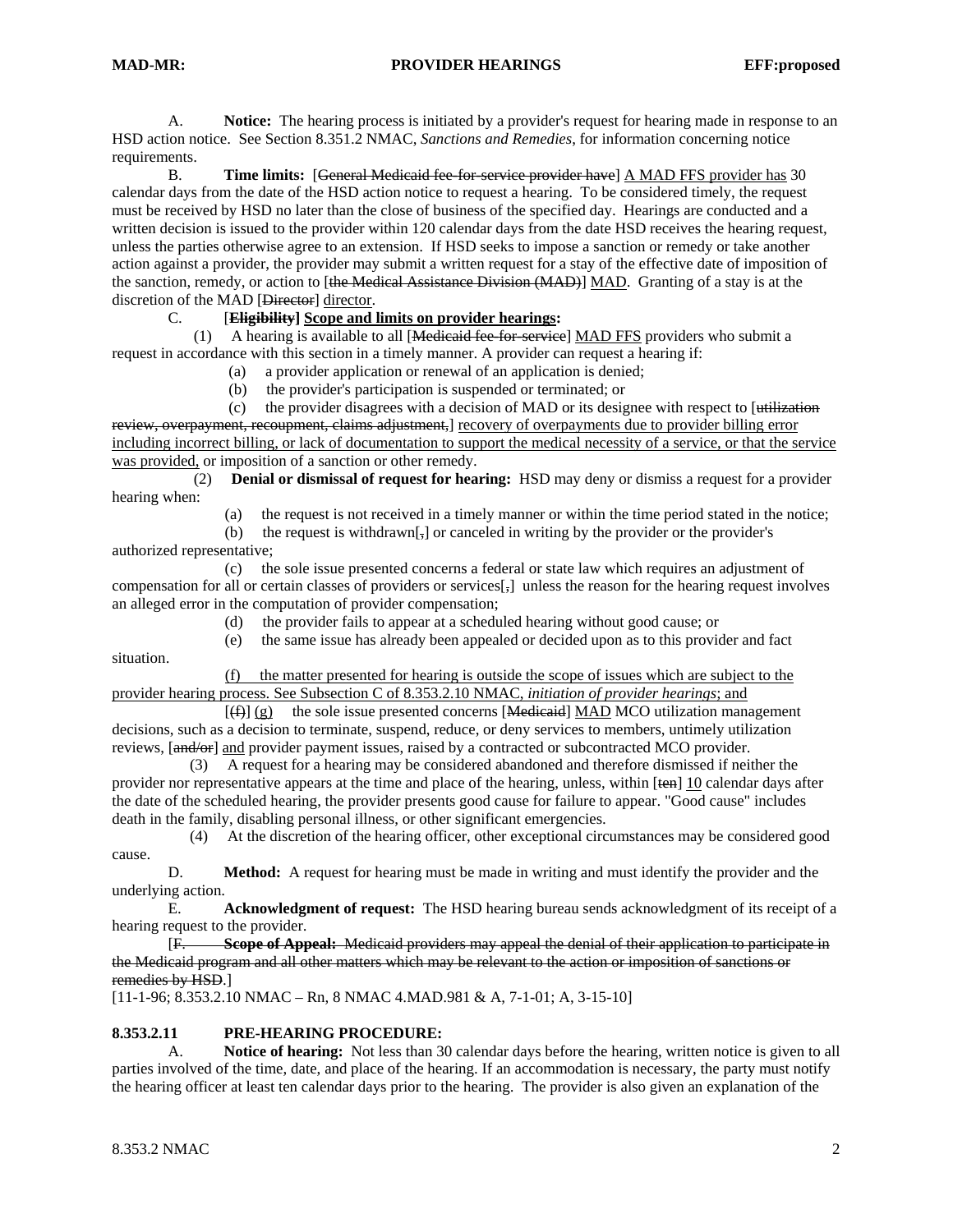hearing process and procedures and informed that HSD does not pay fees or costs incurred by the provider as a result of the hearing or appeal of the hearing decision.

 B. **Postponement:** A provider may request, and is entitled to receive, one postponement of the scheduled hearing, as long as it does not interfere with the decision time frames. Requests for more than one postponement are considered, at the hearing officer's discretion, on a case-by-case basis.

 C. **Expedited hearing:** The parties may request an expedited hearing in cases involving eligible recipient health, safety, or service availability issues. The request must be made in writing and state in detail the reasons why an expedited hearing is necessary. Granting an expedited hearing is at the discretion of the hearing officer.

 D. **Group hearing:** A hearing officer may respond to a series of individual requests for hearings by conducting a single group hearing. Group hearing procedures apply only to cases where individual issues of fact are not disputed and where related issues of [state and/or federal law, regulation or policy] federal and state law, rules and policies or any combination of these are the sole issues being raised. In all group hearings, the regulations governing individual hearings are followed. Each provider is permitted to present his own case or to be represented by his own attorney or other person. If a group hearing is arranged, any provider has the right to withdraw from the group hearing in favor of an individual hearing.

 [E. **Pre-Hearing Conference:** Upon receipt of a request for hearing, the hearing officer assigned to a case schedules a pre-hearing conference to be held within 30 calendar days of the receipt of the request.

 (1) **Purpose of Conference:** The purposes of the pre-hearing conference include, but are not limited to:

- (a) clarification, formulation and simplification of issues; (b) resolution of some or all issues; (c) exchange of documents and information; (d) review of audit findings; (e) reconsideration of a suspension or withholding of payments; (f) establishing stipulations of fact to avoid unnecessary introduction of evidence at the hearing; (g) identification of witnesses; and (h) discussion of other matters that might help dispose of any of the issues. (2) **Continuing and/or Rescheduling the Conference:** A pre-hearing conference may be continued or rescheduled with the consent of all parties, after the 30 calendar day time limit. (3) **Matters Resolved at Conference:** The hearing officer may request the parties to submit a written summary of all issues resolved at the pre-hearing conference. (4) **Matters Left Unresolved:** If all matters in controversy are not resolved at the pre-hearing conference, the hearing officer sets a hearing date within 30 calendar days of the last conference date, or at a later time agreed to by the parties, recognizing the 120 calendar day time constraints. (5) **Pre-Hearing Order:** The hearing officer may, at his sole discretion, prepare or ask the parties to prepare a pre-hearing order. The pre-hearing order may contain: (a) statements of any contested facts and issues; (b) stipulation of matters not in dispute; (c) list of witnesses to be called and the subject of their testimony; (d) list of exhibits; (e) discovery directives; or (f) other matters relevant to the issues. (6) **Pre-Hearing Memoranda:** The hearing officer or either of the parties may request submission of memoranda on points of law. The hearing officer may approve submission and set any limitations, in his discretion, and decide such points of law in summary judgment. F. **Summary of Evidence:** A summary of evidence is a document prepared by HSD staff involved in the action or proposed action, or HSD counsel, that provides preliminary information to the hearing officer concerning the basis of an HSD action. The summary of evidence must be forwarded to the HSD Hearings Bureau within seven (7) calendar days of the receipt of the notice of a hearing request and must contain at least the following information:
- (1) identifying information, including but not limited to the provider's name, telephone and address; (2) the action or proposed action being appealed;
- (3) the question or issue that must be decided at the hearing;

 (4) information on which the action or proposed action is based with copies of any determination letters or notices concerning the action; and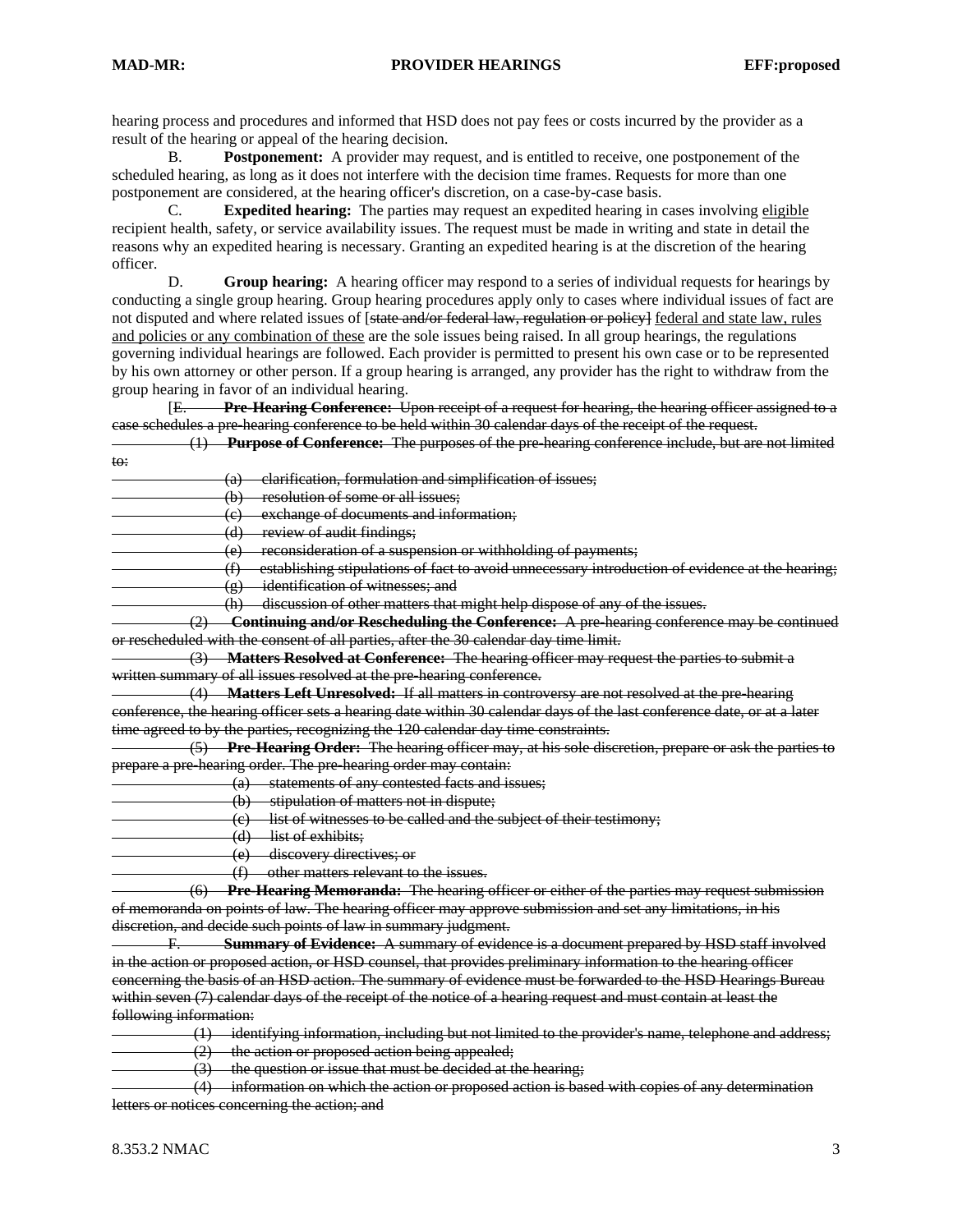(5) applicable state and federal regulations.<br><del>G. **Availability of Information:** The prov</del>

G. **Availability of Information:** The provider must be provided the information upon which the underlying action was based, HSD must:

 (1) provide, on request, in a timely manner and without charge, any documents in its possession concerning the underlying action, that are not already in the provider's possession, and that are necessary for a provider or his representative to decide whether to request a hearing or to prepare for a hearing;

 (2) allow the provider or his representative to examine all documents to be used at the hearing at a reasonable time before the date of the hearing and during the hearing. Confidential information protected from release, and other documents or records which the provider would not otherwise have an opportunity to challenge or contest, may not be introduced at the hearing or affect the hearing officer's decision; and

(3) present the provider with a copy of the summary of evidence.<br>E. **Informal resolution conference:** The parties are encouraged

Informal resolution conference: The parties are encouraged to hold an informal resolution conference before the hearing to discuss the issues involved in the hearing. The informal resolution conference is optional and does not delay or replace the hearing process. Conference participants may include the provider or their personal representative, HSD or other responsible agency representatives, and the selected claims processing contractor. The purpose of the informal resolution conference is to informally review HSD's action and to determine whether the issues can be resolved by mutual agreement. The issues to be decided at the hearing may also be clarified or further defined. Regardless of the outcome of the informal resolution conference, a hearing is still held, unless the provider makes a written withdrawal of the request of the hearing.

 F. **Pre-hearing conference:** Upon receipt of a request for hearing, the hearing officer assigned to a case schedules a pre-hearing conference to be held within 30 calendar days of the receipt of the request. A prehearing conference is an informal proceeding and may occur telephonically.

(1) **Purpose of conference:** The purposes of the pre-hearing conference include, but are not limited

to:

(a) expediting the disposition of the action;

(b) identification, clarification, formulation and simplification of issues;

(c) resolution of some or all issues;

(d) exchange of documents and information;

(e) preparing stipulations of fact to avoid unnecessary introduction of evidence at the hearing;

- (f) review of audit findings;
- (g) reconsideration of a suspension or withholding of payments;

(h) identifying the number of witnesses; and

(i) facilitating the settlement of the case.

 (2) **Scheduling:** A scheduling order shall be entered into, which shall set the due date for the summary of evidence, due date for exhibits, and sets the date for the hearing. The order shall issue as soon as practicable but in any event within 30 days of the request for hearing.

 (3) **Continuations and rescheduling:** A pre-hearing conference may be continued or rescheduled with the consent of all parties, after the 30 calendar days time limit.

 (4) **Settlements, stipulations and admissions:** No offer of settlement made in a pre-hearing conference is admissible as evidence at a later hearing. Stipulations and admissions are binding and may be used as evidence at the hearing. Any stipulation, settlement or consent order reached between the parties is written and signed by the hearing officer and the parties or their representatives.

(5) **Timeliness:** The pre-hearing conference will not delay or replace the hearing itself. Pre-hearing conferences may include the provider or their personal representative, HSD or other responsible agency representatives, and the selected claims processing contractor. Subsequent to the conference or in the event that any of the parties to the hearing fail to participate, the scheduled hearing is still held, unless the provider submits a written request for withdrawal.

 (6) **Unresolved issues:** If all matters in controversy are not resolved at the pre-hearing conference, the hearing officer sets a hearing date within 30 calendar days of the last conference date, or at a later time agreed to by parties, recognizing the 120 calendar day time constraints.

 (7) **Written summaries:** The hearing office may request the parties to submit a written summary of all issues resolved at the pre-hearing conference.

 (8) **Pre-hearing order:** The hearing officer may, at his sole discretion, prepare or ask the parties to prepare a pre-hearing order. The pre-hearing order may contain:

(a) statements of any contested facts and issues;

(b) stipulation of matters not in dispute;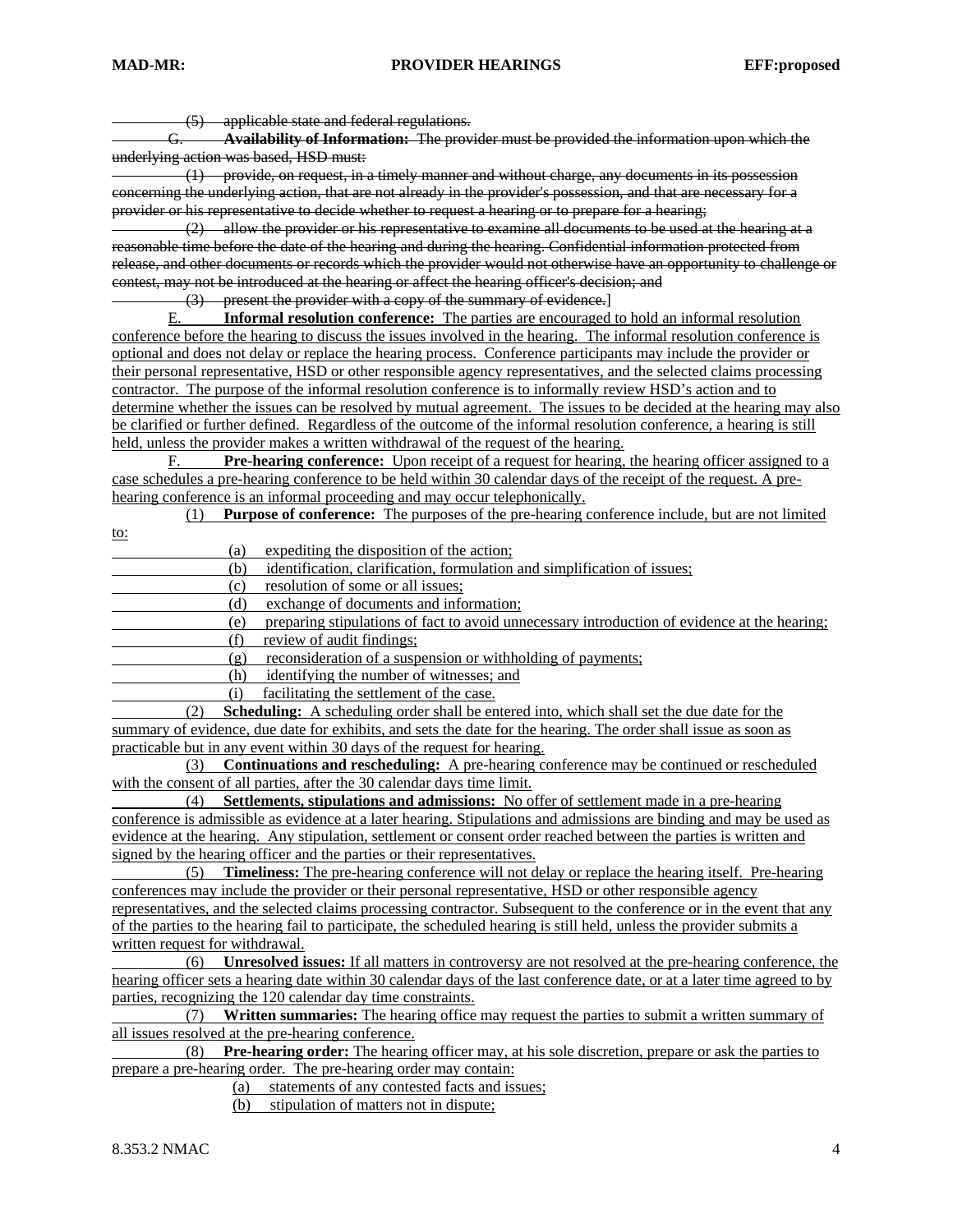(c) list of witnesses to be called and the subject of their testimony;

(d) list of exhibits;

(e) discovery directives; or

(f) other matters relevant to the issues.

 (9) **Points of law:** The hearing officer or either of the parties may request submission of memoranda on points of law. The hearing officer may approve submission and set any limitations, in his discretion, and decide such points of law in summary judgment.

 G. **Summary of evidence:** A summary of evidence is a document prepared by HSD staff involved in the action or proposed action or HSD counsel that provides preliminary information to the hearing officer concerning the basis of an HSD action.

 (1) The summary will be completed as soon as practicable but in any event within five working days of the hearing and will be forwarded to the HSD hearing officer and all parties involved.

 (2) The summary must be prepared and submitted within the time frame even if the informal resolution conference has not been completed.

 (3) Failure to provide the summary of evidence may result in its exclusion or a continuance of the hearing at the discretion of the hearing officer pursuant to Subsection D of 8.353.2.13 NMAC, *conducting the hearing.*

 (4) MAD staff or other responsible agency representatives is responsible for preparation of the summary of evidence and coordination of parties and witnesses when the MAD selected claims processing contractor is party to the fair hearing.

(5) The summary of evidence will contain:

 (a) identifying information, including but not limited to the provider's name, telephone and address and the status of any previous or concurrent grievance through the MAD selected claims processing contractor;

(b) the action, proposed action or inaction being appealed;

(c) the issue or issues to be decided at the hearing;

 (d) information on which the action or proposed action is based, and facts and findings related to the hearing issues, along with supporting documentation and correspondence. Some or all of the involved documentation may be provided by the MAD selected claims processing contractor; and

(e) applicable federal and state law, rules and policies or any combination of these.

## H. **Availability of provider evidence:**

 (1) The provider or his personal representative shall make any evidence that is planned to be introduced at the hearing available to HSD/hearings bureau at least three days prior to the hearing. The hearings bureau will forward to MAD copies of any evidence. MAD will then make these available to its selected claims processing, contractor if appropriate.

 (2) All measures should be taken to ensure that this evidence is received with sufficient time to review before the hearing.

 (3) Failure to provide the documentary evidence may result in its exclusion or a continuance of the hearing at the discretion of the hearing officer pursuant to Subsection D of 8.353.2.13 NMAC, *conducting the hearing.*

I. **Availability of information: HSD must:**

 (1) provide, on request, in a timely manner and without charge, any documents in its procession concerning the underlying action, that are not already in the provider's possession, and that are necessary for a provider or his personal representative to decide whether to request a hearing or to prepare for a hearing;

 (2) allow the provider or his personal representative to examine all documents to be used at the hearing at a reasonable time before the date of the hearing and during the hearing. Confidential information protected from release, and other documents or records which the provider would not otherwise have an opportunity to challenge or contest, may not be introduced at the hearing or affect the hearing officer's decision or become part of the hearing record; and

(3) present the provide with a copy of the summary of evidence.

[11-1-96; 8.353.2.11 NMAC – Rn, 8 NMAC 4.MAD.982 & A, 7-1-01; A, 3-15-10]

## **8.353.2.12 HEARING STANDARDS:**

A. **Rights at hearing:** The parties are given an opportunity to:

 (1) present their case or have it presented by a representative; bring witnesses to present information relevant to the case; and submit evidence to establish all pertinent facts and circumstances in the case;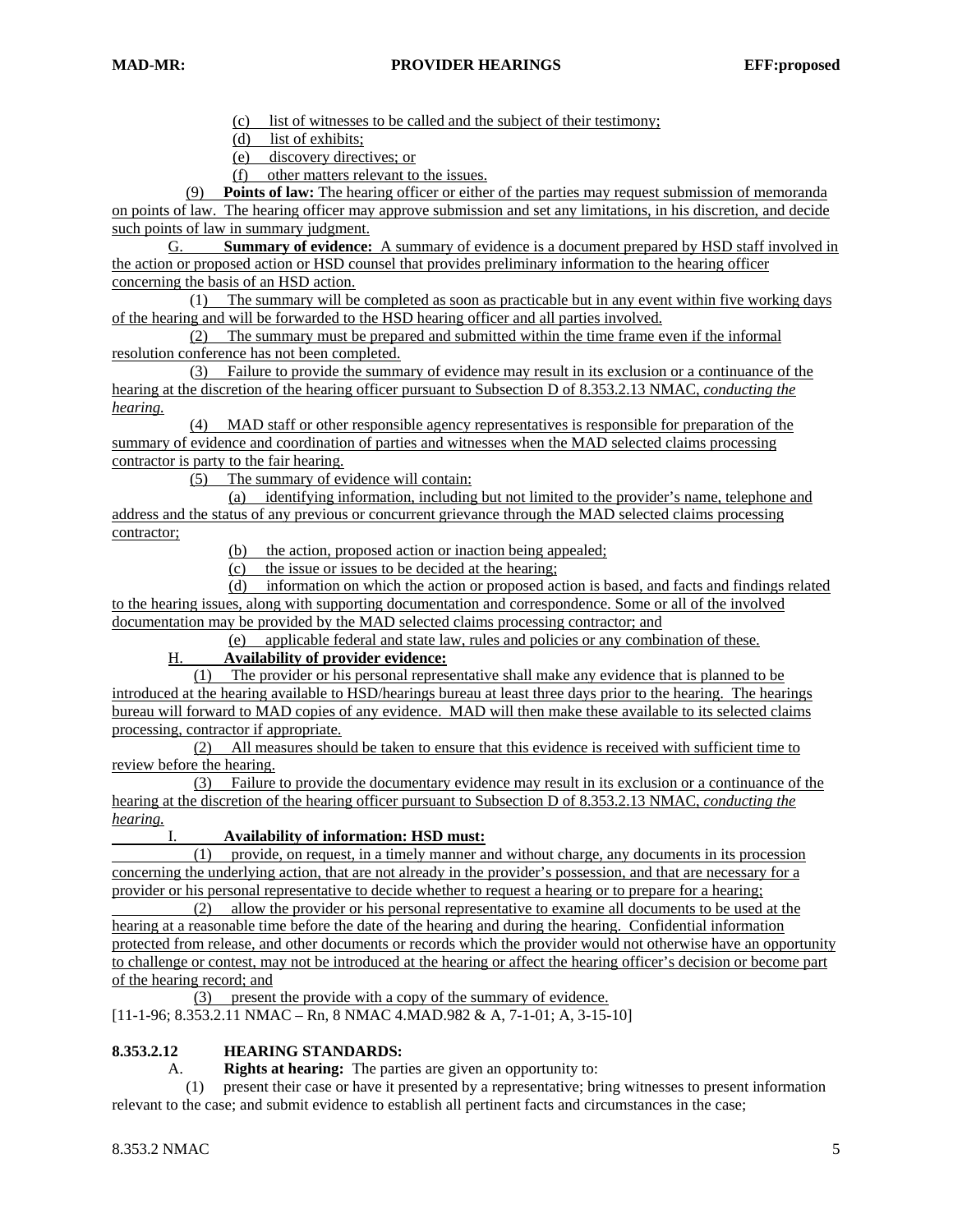issues raised;

(2) advance arguments without undue interference; and

 (3) question or contradict any testimony or evidence, including an opportunity to confront and crossexamine opposing witnesses.

 B. **Hearing officer:** Hearings are conducted by an impartial official who: 1) does not have any personal stake or involvement in the case; and 2) was not involved in the determination or the action which is being contested; if the hearing officer had any involvement with the action in question, including giving advice or consultation on the points at issue, or is personally related in any relevant degree to the parties, he must disqualify himself as the hearing officer for that case.

(1) **Authority and duties of the hearing officer:** The hearing officer must:

 (a) explain how the hearing will be conducted to participants at the start of the hearing, before administering oaths;

(b) administer oaths and affirmations;

(c) request, receive, and make part of the record all evidence considered necessary to decide the

 (d) regulate the conduct and the course of the hearing and any pre-hearing conference to ensure an orderly hearing;

 (e) request, if appropriate, an independent medical assessment or professional evaluation from a source mutually satisfactory to the parties; and

(f) [provide] produce the hearing report and recommendation for review and final decision.

 (2) **Appointment of hearing officer:** The hearing officer is appointed by the HSD hearings bureau chief upon receipt of the request for hearing. All communications are to be addressed to the assigned officer.

 C. **Evidence:** Formal rules of evidence and civil procedure do not apply. A free, orderly exchange of relevant information is necessary for the decision-making process. The hearing officer may question any witness in order to clarify testimony. All relevant evidence is admissible subject to the hearing officer's authority to limit repetitive or unduly cumulative evidence and his ability to conduct an orderly hearing. The hearing officer must admit evidence: 1) relevant to those allegations against the provider included in the notice of recovery of overpayment, sanction or other remedy, application denial, or application termination; and 2) which pertains to contested issues set forth in the pre-hearing order  $\frac{1}{2}$  which the hearing officer believes, in his opinion, is the sort of evidence upon which responsible persons may reasonably rely in the course of serious affairs] .

 (1) **Confidentiality:** The confidentiality of records is to be maintained. Information which is not presented during the hearing in the presence of the provider or provider's representative and HSD representative [available to the provider] may not be [presented to the hearing officer nor] used by the hearing officer in making the hearing recommendation, except as allowed by Subsection E of 8.353.2.13 NMAC, *conducting the hearing*.

 (2) **Administrative notice:** The hearing officer may take administrative notice of any matter in which courts of this state may take judicial notice.

 (3) **Privilege:** The rules of privilege apply to the extent that they are required to be recognized in civil actions in the District Courts of New Mexico.

 (4) **Medical issues:** In a case involving medical issues, the parties may submit expert testimony, reports, affidavits or medical records into record as necessary. Admission of this evidence is at the discretion of the hearing officer. All parties to the hearing have the right to examine any documents which may influence the decision.

 D. **Burden of proof:** HSD has the burden of proving the basis to support its proposed action by a preponderance of the evidence. HSD must prove allegations of fraud by clear and convincing evidence. In cases involving the imposition of civil money penalties against a nursing facility provider, HSD's conclusion about the nursing facility's level of noncompliance must be upheld unless clearly erroneous.

 E. **Record of the hearing:** A hearing is electronically recorded. The recording is placed on file at the hearings bureau and is available to the parties for 60 calendar days following the decision. In addition to the recorded proceedings, the record of the hearing includes any pleadings, documents, or other exhibits admitted into evidence. If a hearing decision is appealed, a written transcript of the hearing is prepared by HSD and a copy of the transcript is supplied to the provider. Either party may request copies of the recording in addition to the transcript. [11-1-96; 8.353.2.12 NMAC – Rn, 8 NMAC 4.MAD.983 & A, 7-1-01; A, 3-15-10]

**8.353.2.13** CONDUCTING THE HEARING: A hearing is conducted in an orderly manner and in an informal atmosphere. The hearing is conducted in person and is not open to the public. The hearing officer has the authority to limit the number of persons in attendance if space or other considerations dictate.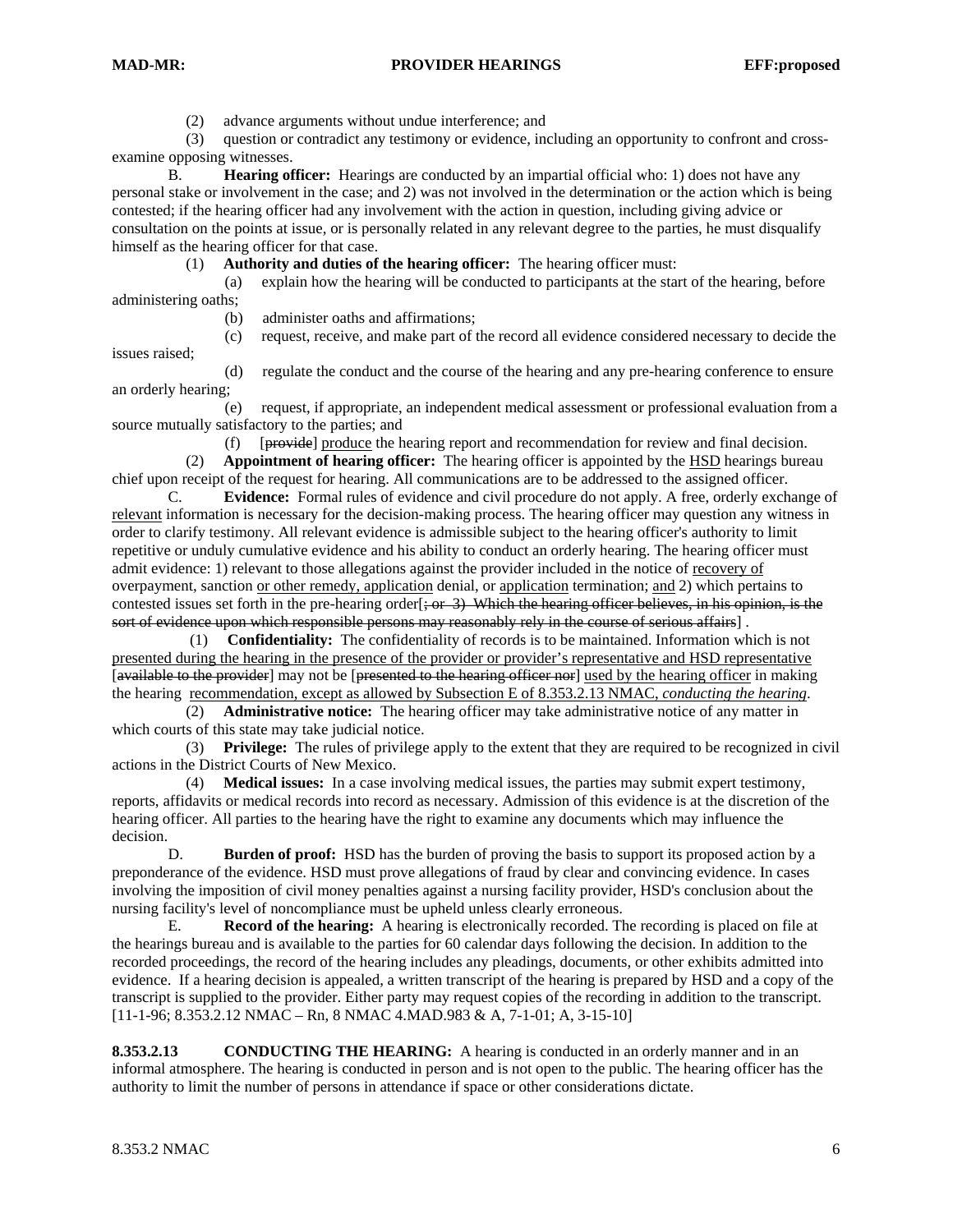A. **Opening the hearing:** The hearing is opened by the hearing officer. Individuals present must identify themselves for the record. The hearing officer explains his role in the proceedings, and that the final decision on the appeal will be made by the MAD Director after review of the proceedings and the hearing officer's recommendation. The order of testimony is described, and the oath is administered to all who will testify at the hearing.

B. **Order of testimony:** The order of testimony at the hearing is as follows:

(1) opening statements of parties or representatives;

- (2) presentation of HSD's case. If witnesses are called, the order of examination of each witness is:
	- (a) examination by HSD representative;
	- (b) cross examination by the provider or representative; and

 (c) further questions or clarification by the hearing officer or, if requested, the HSD representative or the provider or provider representative.

 (3) presentation of the provider's case. If witnesses are called, the order of examination of each witness is:

- (a) examination by provider or representative;
- (b) cross examination by HSD or its representative; and

 (c) further questions or clarification by the hearing officer or, if requested, provider or its representative, or HSD.

(4) presentation of rebuttal evidence by HSD and provider, respectively;

 (5) the hearing officer may direct further questions to HSD representative, the provider, or any witnesses to clarify inconsistencies or obtain an adequate evidentiary record; and

(6) the hearing officer may ask both parties to summarize and present closing arguments.<br>C. Written closing argument: At the discretion of the hearing officer. the narties may be

Written closing argument: At the discretion of the hearing officer, the parties may be directed to make closing arguments, or submit written memoranda on points of law.

 D. **Continuance:** The hearing officer may continue the hearing upon the request of either party or on his own motion, for admission of additional testimony or evidence. The granting of a continuance is at the discretion of the hearing officer and can only be allowed when the timeliness of a decision is not jeopardized by the continuance or the parties have agreed to an extension of the decision time frame. The reasons for the continuance must be stated for the record. Written notice of the date, time, and place of the continued hearing is sent to the parties if these are not set at the time of the continuance.

 E. **Additional evidence:** [If the hearing officer needs further documentary evidence, he may close the hearing but keep the record open and direct the parties to submit such further evidence. Each party receives a copy of the documentary evidence being submitted and is allowed an opportunity to respond to the submission, in writing, within ten calendar days of its receipt.] If the hearing officer needs additional evidence to further clarify documentary evidence presented during the hearing, he may close the hearing but keep the record open and, if agreed by all parties at the hearing, direct the parties to submit such clarifying evidence. Each party receives a copy of the direction for further evidence and the documentary evidence being submitted and is allowed an opportunity to respond to the submission, in writing, within 10 calendar days of its receipt. The additional evidence and responses become part of the hearing record.

 F. **Re-opening a hearing:** The hearing officer, at his discretion, may re-open a hearing when the evidentiary record fails to address an issue that is relevant to resolution of a hearing request. The hearing can only be re-opened if the timeliness of the decision is not jeopardized or the parties have agreed to an extension of the decision time frames. Written notice of the date, time and place of the re-opened hearing is sent to the parties not less than ten calendar days before the re-opened hearing.

[11-1-96; 8.353.2.13 NMAC – Rn, 8 NMAC 4.MAD.984 & A, 7-1-01; A, 3-15-10]

**8.353.2.14 HEARING DECISION:** The final decision concerning the hearing is made by the MAD [Director] director after review of the record and the hearing officer's report and recommendation.

 A. **Decision based on the record:** [The MAD Director's decision and the] The hearing officer's recommendation must be based on the record created by the hearing. This includes the record of the testimony, all reports, documents, forms, and other appropriate materials[,] made available at the hearing, provided that both parties were given an opportunity to examine them as part of the hearing [process.] and the additional evidence allowed. See Subsection E of 8.353.2.13 NMAC, *conducting the hearing*.

 B. **Hearing officer recommendation:** The hearing officer reviews the record of the hearing and all appropriate regulations, and evaluates the evidence submitted. The hearing officer submits the complete record of the hearing, along with his written recommendation to the MAD [Director] director.